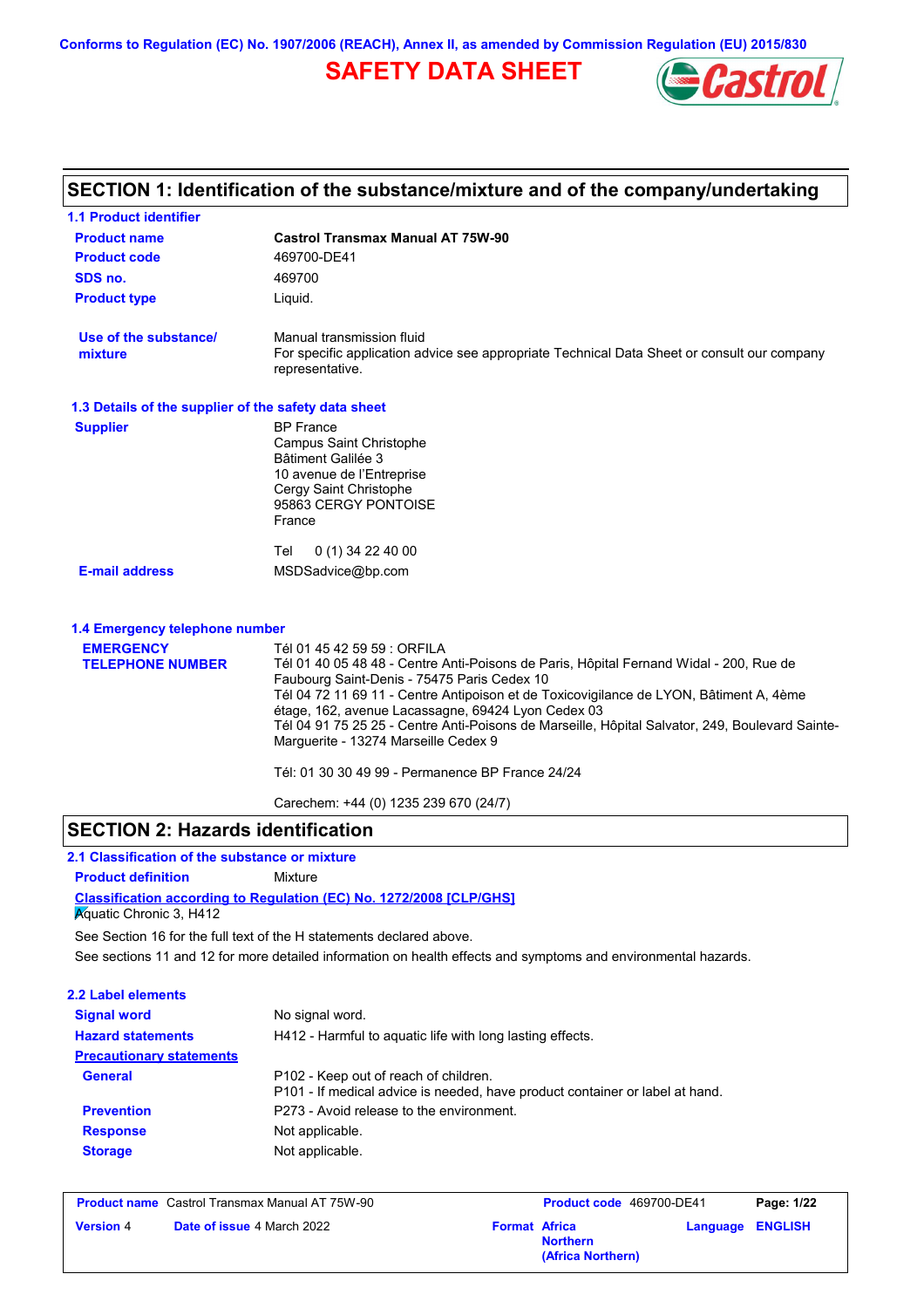# **SECTION 2: Hazards identification**

| <b>Disposal</b>                                                                                                                                          | P501 - Dispose of contents and container in accordance with all local, regional, national and<br>international regulations.                |
|----------------------------------------------------------------------------------------------------------------------------------------------------------|--------------------------------------------------------------------------------------------------------------------------------------------|
| <b>Supplemental label</b><br>elements                                                                                                                    | Contains Amines, C12-14-tert-alkyl and 1,3,4-thiadiazole-2(3H)-thione, 5-(tert-dodecyldithio)-.<br>May produce an allergic reaction.       |
| EU Regulation (EC) No. 1907/2006 (REACH)                                                                                                                 |                                                                                                                                            |
| <b>Annex XVII - Restrictions</b><br>on the manufacture,<br>placing on the market<br>and use of certain<br>dangerous substances,<br>mixtures and articles | Not applicable.                                                                                                                            |
| <b>Special packaging requirements</b>                                                                                                                    |                                                                                                                                            |
| <b>Containers to be fitted</b><br>with child-resistant<br>fastenings                                                                                     | Not applicable.                                                                                                                            |
| <b>Tactile warning of danger</b>                                                                                                                         | Not applicable.                                                                                                                            |
| 2.3 Other hazards                                                                                                                                        |                                                                                                                                            |
| <b>Results of PBT and vPvB</b><br>assessment                                                                                                             | Product does not meet the criteria for PBT or vPvB according to Regulation (EC) No. 1907/2006.<br>Annex XIII.                              |
| <b>Product meets the criteria</b><br>for PBT or vPvB according<br>to Regulation (EC) No.<br><b>1907/2006, Annex XIII</b>                                 | This mixture contains substances that are assessed to be a PBT or a vPvB, refer to Section 3.2.                                            |
| Other hazards which do<br>not result in classification                                                                                                   | Defatting to the skin.                                                                                                                     |
|                                                                                                                                                          | Experimental data on one or more of the components has been used to determine all or part of<br>the hazard classification of this product. |

# **SECTION 3: Composition/information on ingredients**

# **3.2 Mixtures**

Synthetic base stock. Proprietary performance additives. Mixture **Product definition**

| <b>Product/ingredient</b><br>name                                                                                                                                                                      | <b>Identifiers</b>                                            | $\frac{9}{6}$ | <b>Regulation (EC) No.</b><br>1272/2008 [CLP]                                                                                                                                                         | <b>Type</b> |
|--------------------------------------------------------------------------------------------------------------------------------------------------------------------------------------------------------|---------------------------------------------------------------|---------------|-------------------------------------------------------------------------------------------------------------------------------------------------------------------------------------------------------|-------------|
| $\frac{1}{2}$ (tricyclo(5.2.1.02,6) deca-3-en-8(or 9) REACH #: 01-0000015167-71 ≤1<br>-yl O-(isopropyl or isobutyl or<br>2-ethylhexyl) O-(isopropyl or isobutyl<br>or 2-ethylhexyl) phosphorodithioate | CAS: 255881-94-8<br>Index: 015-146-00-0                       |               | Repr. 2, H361<br>Aquatic Acute 1, H400 (M=1)<br>Aquatic Chronic 1, H410<br>$(M=10)$                                                                                                                   | $[1] [3]$   |
| Amines, C12-14-tert-alkyl                                                                                                                                                                              | REACH #: 01-2119456798-18<br>EC: 273-279-1<br>CAS: 68955-53-3 | $<$ 1         | Acute Tox. 4, H302<br>Acute Tox. 3, H311<br>Acute Tox. 2, H330<br>Skin Corr. 1B, H314<br>Eye Dam. 1, H318<br>Skin Sens. 1A, H317<br>Aquatic Acute 1, H400 (M=1)<br>Aquatic Chronic 1, H410<br>$(M=1)$ | $[1]$       |
| 1,3,4-thiadiazole-2(3H)-thione, 5-(tert-<br>dodecyldithio)-                                                                                                                                            | REACH #: 01-2120761104-64<br>CAS: 73984-93-7                  | ≤1            | Skin Sens. 1B, H317<br>Aquatic Chronic 3, H412                                                                                                                                                        | $[1]$       |
| 2,2'-(octadec-9-enylimino)bisethanol                                                                                                                                                                   | REACH #: 01-2119510876-35<br>EC: 246-807-3<br>CAS: 25307-17-9 | ≤0.1          | Acute Tox. 4, H302<br>Skin Corr. 1B, H314<br>Eye Dam. 1, H318<br>Aquatic Acute 1, H400<br>$(M=10)$<br>Aquatic Chronic 1, H410<br>(M=1)                                                                | $[1]$       |

#### **See Section 16 for the full text of the H statements declared above.**

**Type** 

| <b>Product name</b> Castrol Transmax Manual AT 75W-90 |                                   | Product code 469700-DE41 |                                      | Page: 2/22 |                         |
|-------------------------------------------------------|-----------------------------------|--------------------------|--------------------------------------|------------|-------------------------|
| <b>Version 4</b>                                      | <b>Date of issue 4 March 2022</b> | <b>Format Africa</b>     | <b>Northern</b><br>(Africa Northern) |            | <b>Language ENGLISH</b> |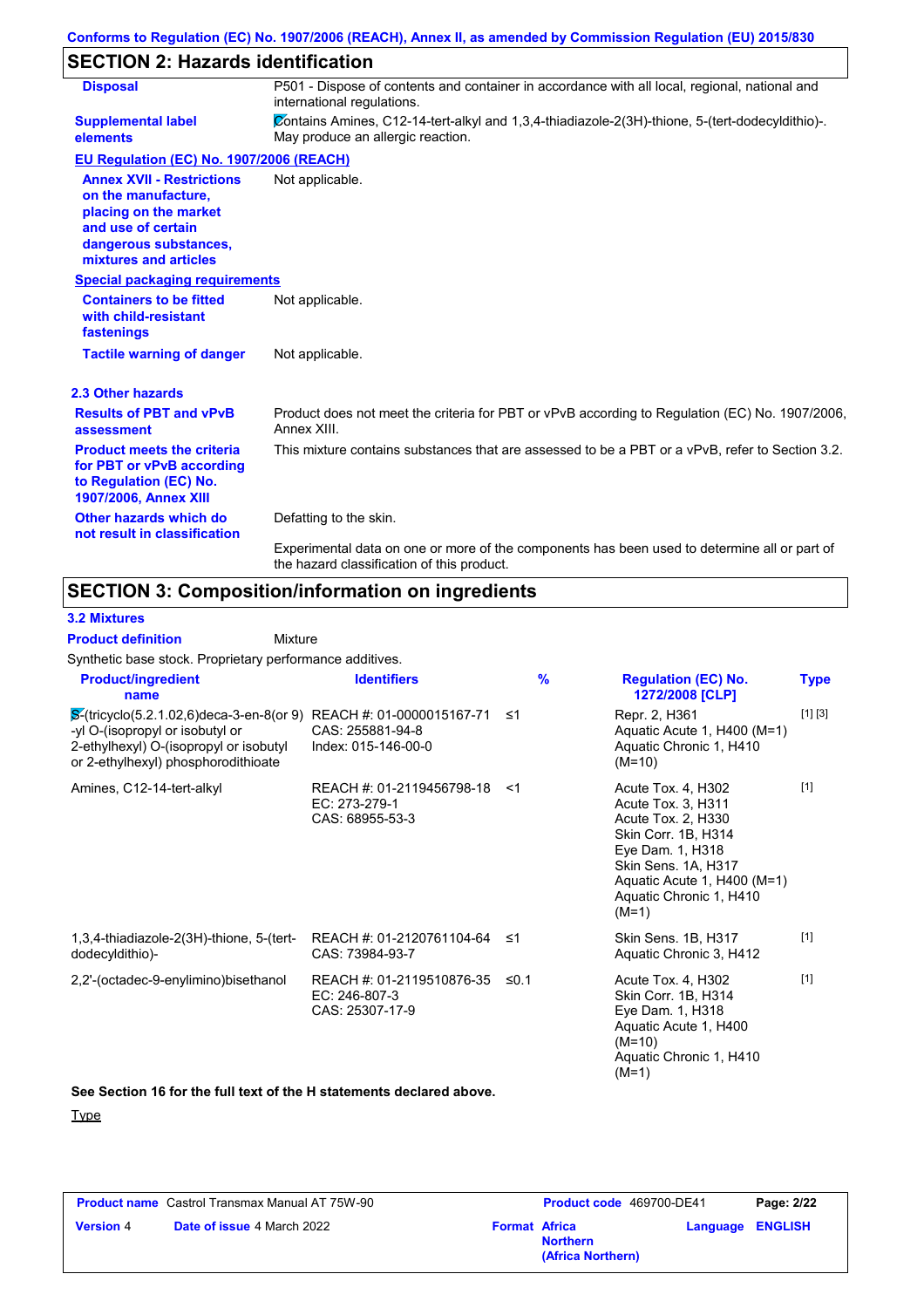# **SECTION 3: Composition/information on ingredients**

[1] Substance classified with a health or environmental hazard

[2] Substance with a workplace exposure limit

[3] Substance meets the criteria for PBT according to Regulation (EC) No. 1907/2006, Annex XIII

- [4] Substance meets the criteria for vPvB according to Regulation (EC) No. 1907/2006, Annex XIII
- [5] Substance of equivalent concern

[6] Additional disclosure due to company policy

Occupational exposure limits, if available, are listed in Section 8.

### **SECTION 4: First aid measures**

#### **4.1 Description of first aid measures**

| Eye contact                       | In case of contact, immediately flush eyes with plenty of water for at least 15 minutes. Eyelids<br>should be held away from the eyeball to ensure thorough rinsing. Check for and remove any<br>contact lenses. Get medical attention.                       |
|-----------------------------------|---------------------------------------------------------------------------------------------------------------------------------------------------------------------------------------------------------------------------------------------------------------|
| <b>Skin contact</b>               | Wash skin thoroughly with soap and water or use recognised skin cleanser. Remove<br>contaminated clothing and shoes. Wash clothing before reuse. Clean shoes thoroughly before<br>reuse. Get medical attention if irritation develops.                        |
| <b>Inhalation</b>                 | If inhaled, remove to fresh air. Get medical attention if symptoms occur.                                                                                                                                                                                     |
| <b>Ingestion</b>                  | Do not induce vomiting unless directed to do so by medical personnel. Never give anything by<br>mouth to an unconscious person. If unconscious, place in recovery position and get medical<br>attention immediately. Get medical attention if symptoms occur. |
| <b>Protection of first-aiders</b> | No action shall be taken involving any personal risk or without suitable training. It may be<br>dangerous to the person providing aid to give mouth-to-mouth resuscitation.                                                                                   |

#### **4.2 Most important symptoms and effects, both acute and delayed**

See Section 11 for more detailed information on health effects and symptoms.

| <b>Potential acute health effects</b> |                                                                                                                                                                   |
|---------------------------------------|-------------------------------------------------------------------------------------------------------------------------------------------------------------------|
| <b>Inhalation</b>                     | Vapour inhalation under ambient conditions is not normally a problem due to low vapour<br>pressure.                                                               |
| Ingestion                             | No known significant effects or critical hazards.                                                                                                                 |
| <b>Skin contact</b>                   | Defatting to the skin. May cause skin dryness and irritation. Product not classified for<br>sensitisation. Based on data available for this or related materials. |
| Eye contact                           | No known significant effects or critical hazards.                                                                                                                 |
|                                       | Delayed and immediate effects as well as chronic effects from short and long-term exposure                                                                        |
| <b>Inhalation</b>                     | Overexposure to the inhalation of airborne droplets or aerosols may cause irritation of the<br>respiratory tract.                                                 |
| Ingestion                             | Ingestion of large quantities may cause nausea and diarrhoea.                                                                                                     |
| <b>Skin contact</b>                   | Prolonged or repeated contact can defat the skin and lead to irritation and/or dermatitis.                                                                        |
| <b>Eye contact</b>                    | Potential risk of transient stinging or redness if accidental eye contact occurs.                                                                                 |

#### **4.3 Indication of any immediate medical attention and special treatment needed**

**Notes to physician** Treatment should in general be symptomatic and directed to relieving any effects.

|                                                                                                                                        | <b>SECTION 5: Firefighting measures</b>                                                                                                                                                                                                                                                                                                                                               |                                                              |                          |                |
|----------------------------------------------------------------------------------------------------------------------------------------|---------------------------------------------------------------------------------------------------------------------------------------------------------------------------------------------------------------------------------------------------------------------------------------------------------------------------------------------------------------------------------------|--------------------------------------------------------------|--------------------------|----------------|
| 5.1 Extinguishing media                                                                                                                |                                                                                                                                                                                                                                                                                                                                                                                       |                                                              |                          |                |
| <b>Suitable extinguishing</b><br>media                                                                                                 | Use foam or all-purpose dry chemical to extinguish.                                                                                                                                                                                                                                                                                                                                   |                                                              |                          |                |
| <b>Unsuitable extinguishing</b><br>media                                                                                               | Do not use water jet.                                                                                                                                                                                                                                                                                                                                                                 |                                                              |                          |                |
| 5.2 Special hazards arising from the substance or mixture                                                                              |                                                                                                                                                                                                                                                                                                                                                                                       |                                                              |                          |                |
| <b>Hazards from the</b><br>In a fire or if heated, a pressure increase will occur and the container may burst.<br>substance or mixture |                                                                                                                                                                                                                                                                                                                                                                                       |                                                              |                          |                |
| <b>Hazardous combustion</b><br>products                                                                                                | None expected.                                                                                                                                                                                                                                                                                                                                                                        |                                                              |                          |                |
| 5.3 Advice for firefighters                                                                                                            |                                                                                                                                                                                                                                                                                                                                                                                       |                                                              |                          |                |
| <b>Special precautions for</b><br>fire-fighters                                                                                        | No action shall be taken involving any personal risk or without suitable training. Promptly<br>isolate the scene by removing all persons from the vicinity of the incident if there is a fire. This<br>material is harmful to aquatic organisms. Fire water contaminated with this material must be<br>contained and prevented from being discharged to any waterway, sewer or drain. |                                                              |                          |                |
| <b>Product name</b> Castrol Transmax Manual AT 75W-90                                                                                  |                                                                                                                                                                                                                                                                                                                                                                                       |                                                              | Product code 469700-DE41 | Page: 3/22     |
| Date of issue 4 March 2022<br><b>Version 4</b>                                                                                         |                                                                                                                                                                                                                                                                                                                                                                                       | <b>Format Africa</b><br><b>Northern</b><br>(Africa Northern) | Language                 | <b>ENGLISH</b> |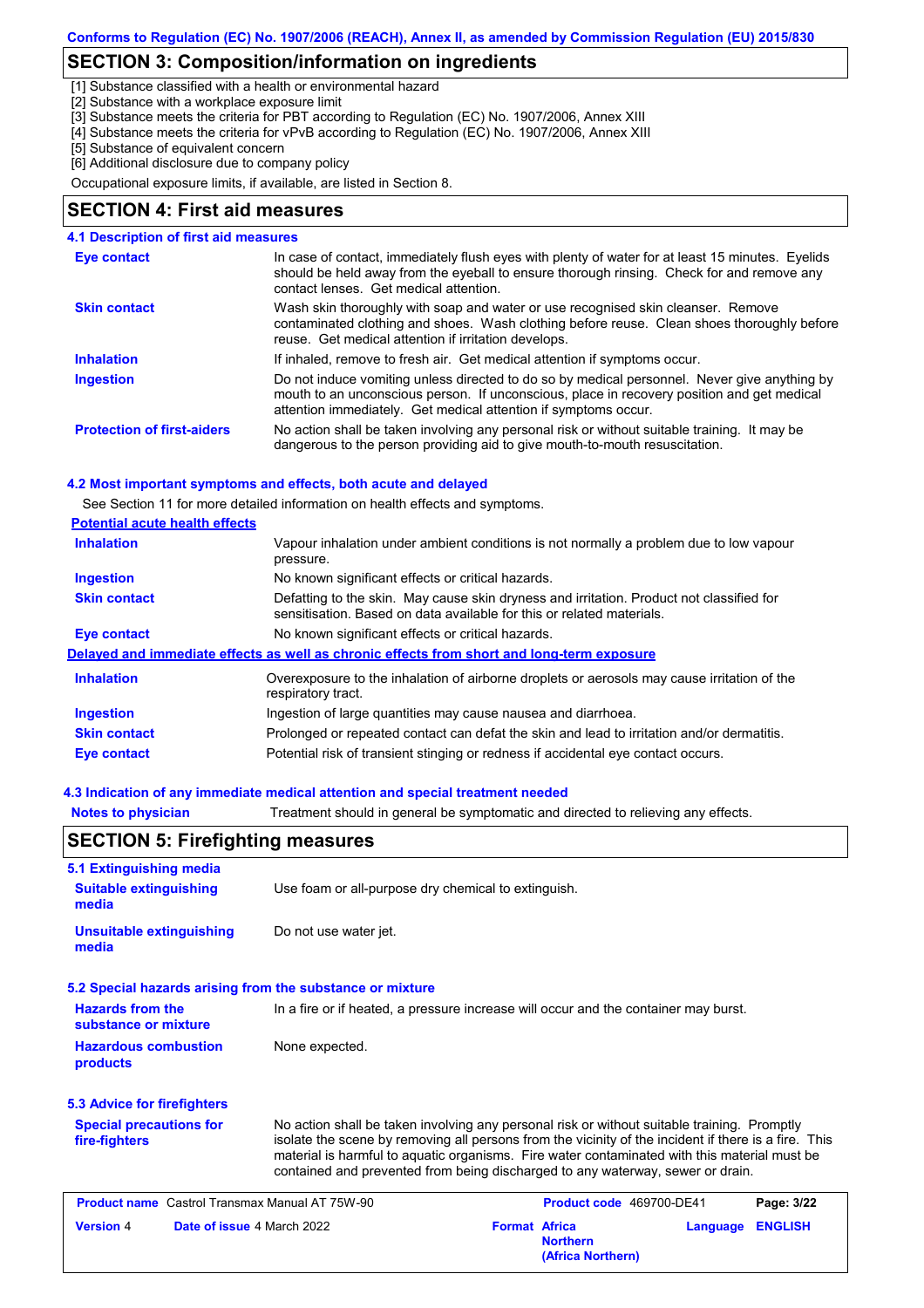# **SECTION 5: Firefighting measures**

| <b>Special protective</b><br>equipment for fire-fighters | Fire-fighters should wear appropriate protective equipment and self-contained breathing<br>apparatus (SCBA) with a full face-piece operated in positive pressure mode. Clothing for fire-<br>fighters (including helmets, protective boots and gloves) conforming to European standard EN<br>469 will provide a basic level of protection for chemical incidents.                                                                                                                                                     |
|----------------------------------------------------------|-----------------------------------------------------------------------------------------------------------------------------------------------------------------------------------------------------------------------------------------------------------------------------------------------------------------------------------------------------------------------------------------------------------------------------------------------------------------------------------------------------------------------|
| <b>SECTION 6: Accidental release measures</b>            |                                                                                                                                                                                                                                                                                                                                                                                                                                                                                                                       |
|                                                          | 6.1 Personal precautions, protective equipment and emergency procedures                                                                                                                                                                                                                                                                                                                                                                                                                                               |
| For non-emergency<br>personnel                           | Contact emergency personnel. No action shall be taken involving any personal risk or without<br>suitable training. Evacuate surrounding areas. Keep unnecessary and unprotected personnel<br>from entering. Do not touch or walk through spilt material. Floors may be slippery; use care to<br>avoid falling. Avoid breathing vapour or mist. Provide adequate ventilation. Put on<br>appropriate personal protective equipment.                                                                                     |
| For emergency responders                                 | Entry into a confined space or poorly ventilated area contaminated with vapour, mist or fume is<br>extremely hazardous without the correct respiratory protective equipment and a safe system of<br>work. Wear self-contained breathing apparatus. Wear a suitable chemical protective suit.<br>Chemical resistant boots. See also the information in "For non-emergency personnel".                                                                                                                                  |
| <b>6.2 Environmental</b><br>precautions                  | Avoid dispersal of spilt material and runoff and contact with soil, waterways, drains and sewers.<br>Inform the relevant authorities if the product has caused environmental pollution (sewers,<br>waterways, soil or air). Water polluting material. May be harmful to the environment if released<br>in large quantities.                                                                                                                                                                                           |
| 6.3 Methods and material for containment and cleaning up |                                                                                                                                                                                                                                                                                                                                                                                                                                                                                                                       |
| <b>Small spill</b>                                       | Stop leak if without risk. Move containers from spill area. Absorb with an inert material and<br>place in an appropriate waste disposal container. Dispose of via a licensed waste disposal<br>contractor.                                                                                                                                                                                                                                                                                                            |
| <b>Large spill</b>                                       | Stop leak if without risk. Move containers from spill area. Approach the release from upwind.<br>Prevent entry into sewers, water courses, basements or confined areas. Contain and collect<br>spillage with non-combustible, absorbent material e.g. sand, earth, vermiculite or diatomaceous<br>earth and place in container for disposal according to local regulations. Contaminated<br>absorbent material may pose the same hazard as the spilt product. Dispose of via a licensed<br>waste disposal contractor. |
| 6.4 Reference to other<br>sections                       | See Section 1 for emergency contact information.<br>See Section 5 for firefighting measures.<br>See Section 8 for information on appropriate personal protective equipment.<br>See Section 12 for environmental precautions.<br>See Section 13 for additional waste treatment information.                                                                                                                                                                                                                            |

# **SECTION 7: Handling and storage**

| 7.1 Precautions for safe handling                                             |                                                                                                                                                                                                                                                                                                                                                                                                                                                                                                                                                               |
|-------------------------------------------------------------------------------|---------------------------------------------------------------------------------------------------------------------------------------------------------------------------------------------------------------------------------------------------------------------------------------------------------------------------------------------------------------------------------------------------------------------------------------------------------------------------------------------------------------------------------------------------------------|
| <b>Protective measures</b>                                                    | Put on appropriate personal protective equipment. Do not ingest. Avoid contact with eyes, skin<br>and clothing. Avoid breathing vapour or mist. Avoid contact of spilt material and runoff with<br>soil and surface waterways. Keep in the original container or an approved alternative made<br>from a compatible material, kept tightly closed when not in use. Do not reuse container. Empty<br>containers retain product residue and can be hazardous.                                                                                                    |
| <b>Advice on general</b><br>occupational hygiene                              | Eating, drinking and smoking should be prohibited in areas where this material is handled.<br>stored and processed. Wash thoroughly after handling. Remove contaminated clothing and<br>protective equipment before entering eating areas. See also Section 8 for additional<br>information on hygiene measures.                                                                                                                                                                                                                                              |
| <b>7.2 Conditions for safe</b><br>storage, including any<br>incompatibilities | Store in accordance with local regulations. Store in a dry, cool and well-ventilated area, away<br>from incompatible materials (see Section 10). Keep away from heat and direct sunlight. Keep<br>container tightly closed and sealed until ready for use. Containers that have been opened must<br>be carefully resealed and kept upright to prevent leakage. Store and use only in equipment/<br>containers designed for use with this product. Do not store in unlabelled containers. Use<br>appropriate containment to avoid environmental contamination. |
| <b>Not suitable</b>                                                           | Prolonged exposure to elevated temperature.                                                                                                                                                                                                                                                                                                                                                                                                                                                                                                                   |

|                  | <b>Product name</b> Castrol Transmax Manual AT 75W-90 |                      | <b>Product code</b> 469700-DE41      |                         | Page: 4/22 |
|------------------|-------------------------------------------------------|----------------------|--------------------------------------|-------------------------|------------|
| <b>Version</b> 4 | <b>Date of issue 4 March 2022</b>                     | <b>Format Africa</b> | <b>Northern</b><br>(Africa Northern) | <b>Language ENGLISH</b> |            |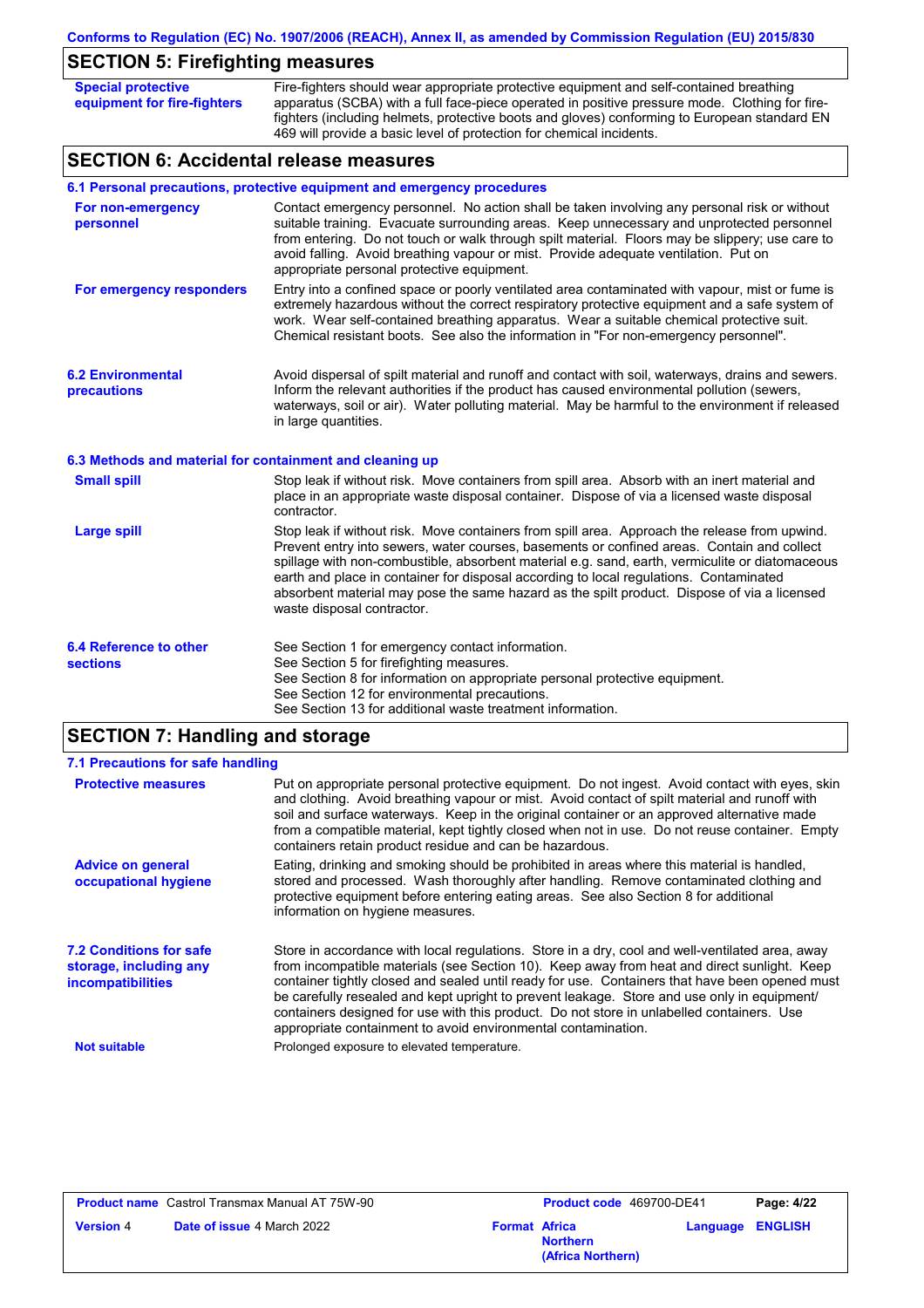## **SECTION 8: Exposure controls/personal protection**

#### **8.1 Control parameters**

**Occupational exposure limits**

No exposure limit value known.

Whilst specific OELs for certain components may be shown in this section, other components may be present in any mist, vapour or dust produced. Therefore, the specific OELs may not be applicable to the product as a whole and are provided for guidance only.

**Recommended monitoring procedures** If this product contains ingredients with exposure limits, personal, workplace atmosphere or biological monitoring may be required to determine the effectiveness of the ventilation or other control measures and/or the necessity to use respiratory protective equipment. Reference should be made to monitoring standards, such as the following: European Standard EN 689 (Workplace atmospheres - Guidance for the assessment of exposure by inhalation to chemical agents for comparison with limit values and measurement strategy) European Standard EN 14042 (Workplace atmospheres - Guide for the application and use of procedures for the assessment of exposure to chemical and biological agents) European Standard EN 482 (Workplace atmospheres - General requirements for the performance of procedures for the measurement of chemical agents) Reference to national guidance documents for methods for the determination of hazardous substances will also be required.

#### **Derived No Effect Level**

No DNELs/DMELs available.

#### **Predicted No Effect Concentration**

No PNECs available

| <b>8.2 Exposure controls</b>                                                        |                                                                                                                                                                                                                                                                                                                                                                                                                                                                                                                                                                                                                                                                                                                                                                                                                                                                                                                                                                                                         |                                      |                  |
|-------------------------------------------------------------------------------------|---------------------------------------------------------------------------------------------------------------------------------------------------------------------------------------------------------------------------------------------------------------------------------------------------------------------------------------------------------------------------------------------------------------------------------------------------------------------------------------------------------------------------------------------------------------------------------------------------------------------------------------------------------------------------------------------------------------------------------------------------------------------------------------------------------------------------------------------------------------------------------------------------------------------------------------------------------------------------------------------------------|--------------------------------------|------------------|
| <b>Appropriate engineering</b><br><b>controls</b><br>Individual protection measures | Provide exhaust ventilation or other engineering controls to keep the relevant airborne<br>concentrations below their respective occupational exposure limits.<br>All activities involving chemicals should be assessed for their risks to health, to ensure<br>exposures are adequately controlled. Personal protective equipment should only be considered<br>after other forms of control measures (e.g. engineering controls) have been suitably evaluated.<br>Personal protective equipment should conform to appropriate standards, be suitable for use, be<br>kept in good condition and properly maintained.<br>Your supplier of personal protective equipment should be consulted for advice on selection and<br>appropriate standards. For further information contact your national organisation for standards.<br>The final choice of protective equipment will depend upon a risk assessment. It is important to<br>ensure that all items of personal protective equipment are compatible. |                                      |                  |
| <b>Hygiene measures</b>                                                             | Wash hands, forearms and face thoroughly after handling chemical products, before eating,                                                                                                                                                                                                                                                                                                                                                                                                                                                                                                                                                                                                                                                                                                                                                                                                                                                                                                               |                                      |                  |
|                                                                                     | smoking and using the lavatory and at the end of the working period. Ensure that eyewash<br>stations and safety showers are close to the workstation location.                                                                                                                                                                                                                                                                                                                                                                                                                                                                                                                                                                                                                                                                                                                                                                                                                                          |                                      |                  |
| <b>Respiratory protection</b>                                                       | In case of insufficient ventilation, wear suitable respiratory equipment.<br>The correct choice of respiratory protection depends upon the chemicals being handled, the<br>conditions of work and use, and the condition of the respiratory equipment. Safety procedures<br>should be developed for each intended application. Respiratory protection equipment should<br>therefore be chosen in consultation with the supplier/manufacturer and with a full assessment<br>of the working conditions.                                                                                                                                                                                                                                                                                                                                                                                                                                                                                                   |                                      |                  |
| <b>Eye/face protection</b>                                                          | Safety glasses with side shields.                                                                                                                                                                                                                                                                                                                                                                                                                                                                                                                                                                                                                                                                                                                                                                                                                                                                                                                                                                       |                                      |                  |
| <b>Skin protection</b>                                                              |                                                                                                                                                                                                                                                                                                                                                                                                                                                                                                                                                                                                                                                                                                                                                                                                                                                                                                                                                                                                         |                                      |                  |
| <b>Hand protection</b>                                                              | <b>General Information:</b>                                                                                                                                                                                                                                                                                                                                                                                                                                                                                                                                                                                                                                                                                                                                                                                                                                                                                                                                                                             |                                      |                  |
|                                                                                     | Because specific work environments and material handling practices vary, safety procedures<br>should be developed for each intended application. The correct choice of protective gloves<br>depends upon the chemicals being handled, and the conditions of work and use. Most gloves<br>provide protection for only a limited time before they must be discarded and replaced (even the<br>best chemically resistant gloves will break down after repeated chemical exposures).                                                                                                                                                                                                                                                                                                                                                                                                                                                                                                                        |                                      |                  |
|                                                                                     | Gloves should be chosen in consultation with the supplier / manufacturer and taking account of<br>a full assessment of the working conditions.                                                                                                                                                                                                                                                                                                                                                                                                                                                                                                                                                                                                                                                                                                                                                                                                                                                          |                                      |                  |
|                                                                                     | Recommended: Nitrile gloves.<br><b>Breakthrough time:</b>                                                                                                                                                                                                                                                                                                                                                                                                                                                                                                                                                                                                                                                                                                                                                                                                                                                                                                                                               |                                      |                  |
|                                                                                     | Breakthrough time data are generated by glove manufacturers under laboratory test conditions<br>and represent how long a glove can be expected to provide effective permeation resistance. It<br>is important when following breakthrough time recommendations that actual workplace<br>conditions are taken into account. Always consult with your glove supplier for up-to-date<br>technical information on breakthrough times for the recommended glove type.                                                                                                                                                                                                                                                                                                                                                                                                                                                                                                                                        |                                      |                  |
| <b>Product name</b> Castrol Transmax Manual AT 75W-90                               |                                                                                                                                                                                                                                                                                                                                                                                                                                                                                                                                                                                                                                                                                                                                                                                                                                                                                                                                                                                                         | Product code 469700-DE41             | Page: 5/22       |
| <b>Version 4</b><br>Date of issue 4 March 2022                                      | <b>Format Africa</b>                                                                                                                                                                                                                                                                                                                                                                                                                                                                                                                                                                                                                                                                                                                                                                                                                                                                                                                                                                                    | <b>Northern</b><br>(Africa Northern) | Language ENGLISH |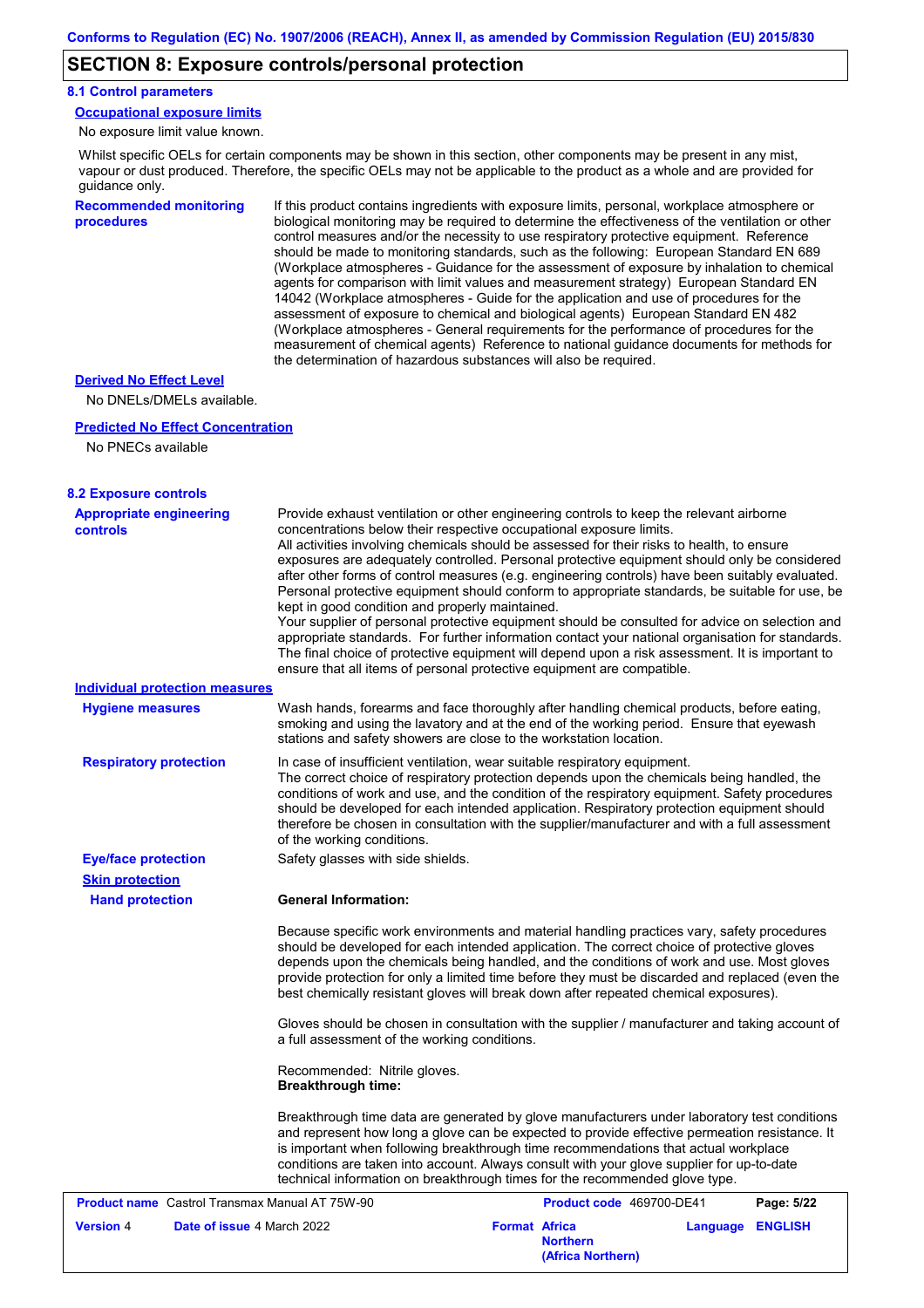# **SECTION 8: Exposure controls/personal protection**

Our recommendations on the selection of gloves are as follows:

Continuous contact:

|                                           | Gloves with a minimum breakthrough time of 240 minutes, or >480 minutes if suitable gloves<br>can be obtained.<br>If suitable gloves are not available to offer that level of protection, gloves with shorter<br>breakthrough times may be acceptable as long as appropriate glove maintenance and<br>replacement regimes are determined and adhered to.                                                                                                                                                                                                                                                                                                                              |
|-------------------------------------------|---------------------------------------------------------------------------------------------------------------------------------------------------------------------------------------------------------------------------------------------------------------------------------------------------------------------------------------------------------------------------------------------------------------------------------------------------------------------------------------------------------------------------------------------------------------------------------------------------------------------------------------------------------------------------------------|
|                                           | Short-term / splash protection:                                                                                                                                                                                                                                                                                                                                                                                                                                                                                                                                                                                                                                                       |
|                                           | Recommended breakthrough times as above.<br>It is recognised that for short-term, transient exposures, gloves with shorter breakthrough times<br>may commonly be used. Therefore, appropriate maintenance and replacement regimes must<br>be determined and rigorously followed.                                                                                                                                                                                                                                                                                                                                                                                                      |
|                                           | <b>Glove Thickness:</b>                                                                                                                                                                                                                                                                                                                                                                                                                                                                                                                                                                                                                                                               |
|                                           | For general applications, we recommend gloves with a thickness typically greater than 0.35 mm.                                                                                                                                                                                                                                                                                                                                                                                                                                                                                                                                                                                        |
|                                           | It should be emphasised that glove thickness is not necessarily a good predictor of glove<br>resistance to a specific chemical, as the permeation efficiency of the glove will be dependent<br>on the exact composition of the glove material. Therefore, glove selection should also be based<br>on consideration of the task requirements and knowledge of breakthrough times.<br>Glove thickness may also vary depending on the glove manufacturer, the glove type and the<br>glove model. Therefore, the manufacturers' technical data should always be taken into account<br>to ensure selection of the most appropriate glove for the task.                                     |
|                                           | Note: Depending on the activity being conducted, gloves of varying thickness may be required<br>for specific tasks. For example:                                                                                                                                                                                                                                                                                                                                                                                                                                                                                                                                                      |
|                                           | • Thinner gloves (down to 0.1 mm or less) may be required where a high degree of manual<br>dexterity is needed. However, these gloves are only likely to give short duration protection and<br>would normally be just for single use applications, then disposed of.                                                                                                                                                                                                                                                                                                                                                                                                                  |
|                                           | • Thicker gloves (up to 3 mm or more) may be required where there is a mechanical (as well<br>as a chemical) risk i.e. where there is abrasion or puncture potential.                                                                                                                                                                                                                                                                                                                                                                                                                                                                                                                 |
| <b>Skin and body</b>                      | Use of protective clothing is good industrial practice.<br>Personal protective equipment for the body should be selected based on the task being<br>performed and the risks involved and should be approved by a specialist before handling this<br>product.<br>Cotton or polyester/cotton overalls will only provide protection against light superficial<br>contamination that will not soak through to the skin. Overalls should be laundered on a regular<br>basis. When the risk of skin exposure is high (e.g. when cleaning up spillages or if there is a<br>risk of splashing) then chemical resistant aprons and/or impervious chemical suits and boots<br>will be required. |
| <b>Refer to standards:</b>                | Respiratory protection: EN 529<br>Gloves: EN 420, EN 374<br>Eye protection: EN 166<br>Filtering half-mask: EN 149<br>Filtering half-mask with valve: EN 405<br>Half-mask: EN 140 plus filter<br>Full-face mask: EN 136 plus filter<br>Particulate filters: EN 143<br>Gas/combined filters: EN 14387                                                                                                                                                                                                                                                                                                                                                                                   |
| <b>Environmental exposure</b><br>controls | Emissions from ventilation or work process equipment should be checked to ensure they<br>comply with the requirements of environmental protection legislation. In some cases, fume<br>scrubbers, filters or engineering modifications to the process equipment will be necessary to<br>reduce emissions to acceptable levels.                                                                                                                                                                                                                                                                                                                                                         |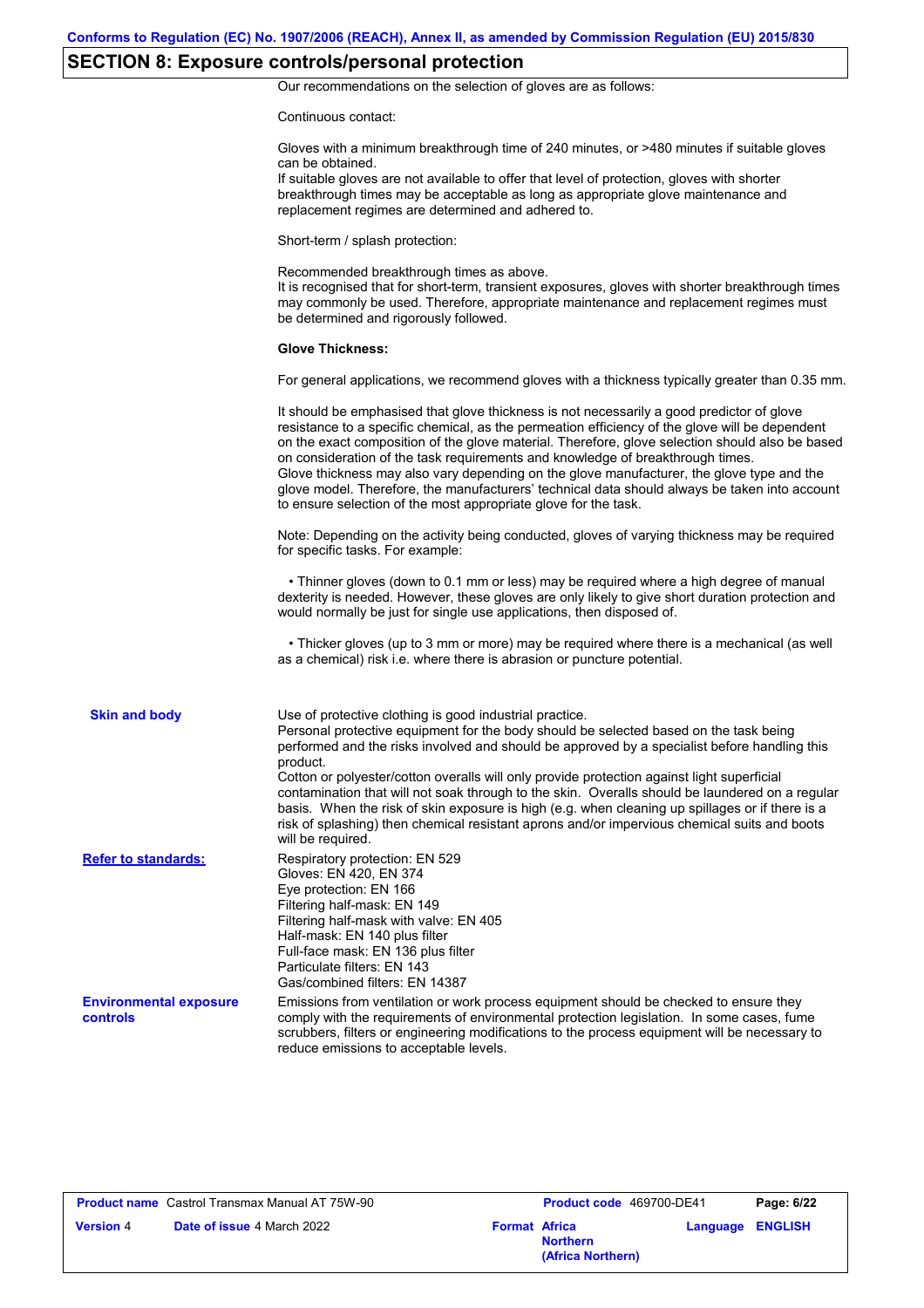# **SECTION 9: Physical and chemical properties**

**9.1 Information on basic physical and chemical properties**

| <b>Appearance</b>                                      |                                                                      |
|--------------------------------------------------------|----------------------------------------------------------------------|
| <b>Physical state</b>                                  | Liquid.                                                              |
| <b>Colour</b>                                          | Yellow. [Light]                                                      |
| <b>Odour</b>                                           | Not available.                                                       |
| <b>Odour threshold</b>                                 | Not available.                                                       |
| pH                                                     | Not applicable.                                                      |
| <b>Melting point/freezing point</b>                    | Not available.                                                       |
| Initial boiling point and boiling<br>range             | Not available.                                                       |
| <b>Flash point</b>                                     | Open cup: 223°C (433.4°F) [Cleveland]                                |
| <b>Evaporation rate</b>                                | Not available.                                                       |
| <b>Flammability (solid, gas)</b>                       | Not available.                                                       |
| <b>Upper/lower flammability or</b><br>explosive limits | Not available.                                                       |
| <b>Vapour pressure</b>                                 | Not available.                                                       |
| <b>Vapour density</b>                                  | Not available.                                                       |
| <b>Relative density</b>                                | Not available.                                                       |
| <b>Density</b>                                         | <1000 kg/m <sup>3</sup> (<1 g/cm <sup>3</sup> ) at 15 <sup>°</sup> C |
| <b>Solubility(ies)</b>                                 | insoluble in water.                                                  |
| <b>Partition coefficient: n-octanol/</b><br>water      | Not applicable.                                                      |
| <b>Auto-ignition temperature</b>                       | Not available.                                                       |
| <b>Decomposition temperature</b>                       | Not available.                                                       |
| <b>Viscosity</b>                                       | Kinematic: $96.5$ mm <sup>2</sup> /s ( $96.5$ cSt) at $40^{\circ}$ C |
| <b>Explosive properties</b>                            | Not available.                                                       |
| <b>Oxidising properties</b>                            | Not available.                                                       |
|                                                        |                                                                      |

#### **9.2 Other information**

No additional information.

|                                                   | <b>SECTION 10: Stability and reactivity</b>                                                                                                                             |  |  |  |
|---------------------------------------------------|-------------------------------------------------------------------------------------------------------------------------------------------------------------------------|--|--|--|
| <b>10.1 Reactivity</b>                            | No specific test data available for this product. Refer to Conditions to avoid and Incompatible<br>materials for additional information.                                |  |  |  |
| <b>10.2 Chemical stability</b>                    | The product is stable.                                                                                                                                                  |  |  |  |
| <b>10.3 Possibility of</b><br>hazardous reactions | Under normal conditions of storage and use, hazardous reactions will not occur.<br>Under normal conditions of storage and use, hazardous polymerisation will not occur. |  |  |  |
| <b>10.4 Conditions to avoid</b>                   | Avoid all possible sources of ignition (spark or flame).                                                                                                                |  |  |  |
| 10.5 Incompatible materials                       | Reactive or incompatible with the following materials: oxidising materials.                                                                                             |  |  |  |
| <b>10.6 Hazardous</b><br>decomposition products   | Under normal conditions of storage and use, hazardous decomposition products should not be<br>produced.                                                                 |  |  |  |

# **SECTION 11: Toxicological information**

## **11.1 Information on toxicological effects**

| <b>Product/ingredient name</b>           | Oral (mg/<br>kg) | <b>Dermal</b><br>(mg/kg) | <b>Inhalation</b><br>(gases)<br>(ppm) | <b>Inhalation</b><br>(vapours)<br>(mg/l) | <b>Inhalation</b><br>(dusts)<br>and mists)<br>(mg/l) |
|------------------------------------------|------------------|--------------------------|---------------------------------------|------------------------------------------|------------------------------------------------------|
| <b>Zastrol Transmax Manual AT 75W-90</b> | N/A              | 30303                    | N/A                                   | 50.5                                     | N/A                                                  |
| Amines, C12-14-tert-alkyl                | 500              | 300                      | N/A                                   | 0.5                                      | N/A                                                  |
| 2.2'-(octadec-9-enylimino)bisethanol     | 500              | N/A                      | N/A                                   | N/A                                      | N/A                                                  |

**Product name** Castrol Transmax Manual AT 75W-90 **Product code** 469700-DE41 **Page: 7/22**

| <b>Date of issue 4 March 20</b> |
|---------------------------------|
|                                 |

**Language ENGLISH**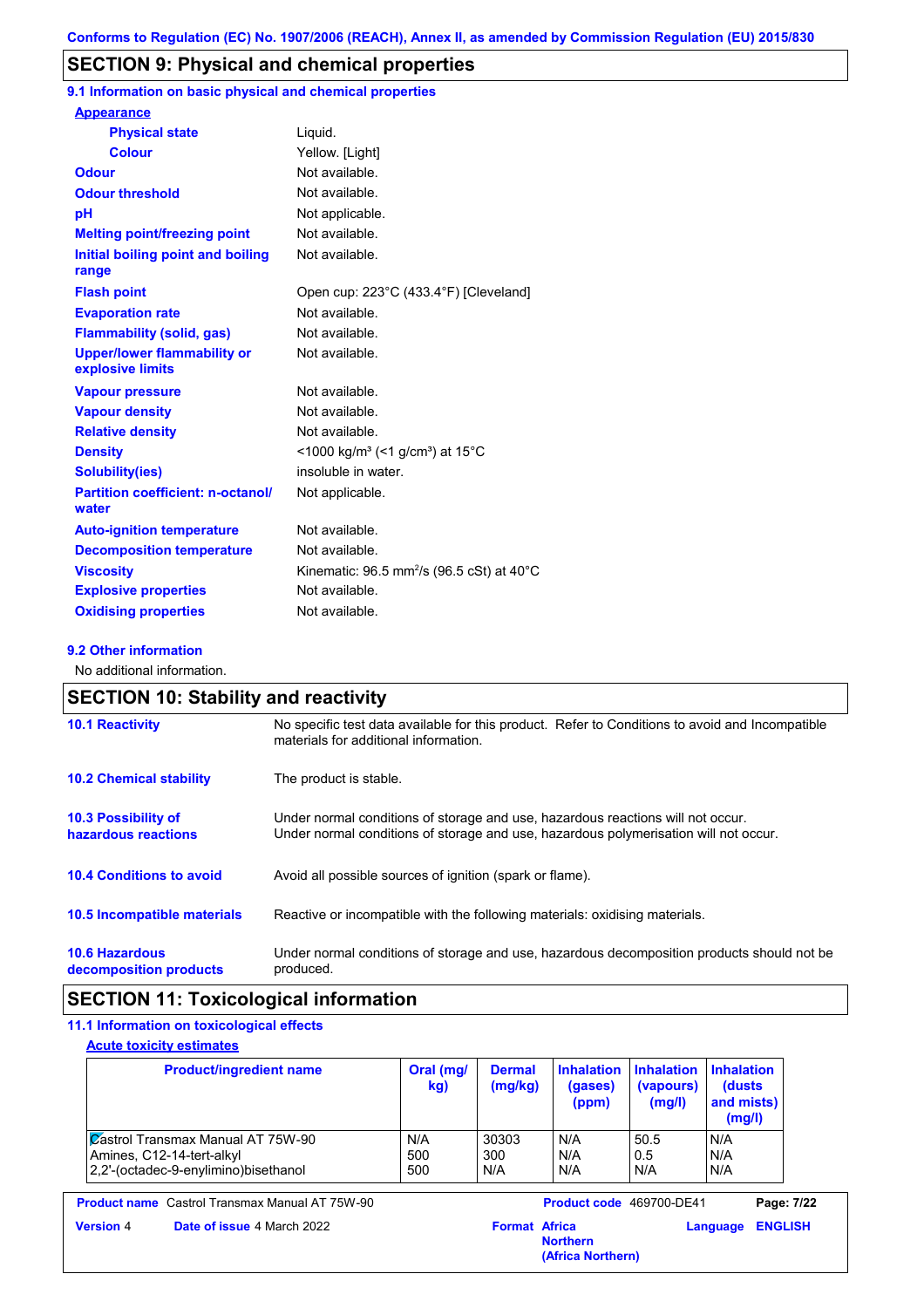# **SECTION 11: Toxicological information**

| <b>Information on likely</b><br>routes of exposure | Routes of entry anticipated: Dermal, Inhalation.                                                                                                                  |
|----------------------------------------------------|-------------------------------------------------------------------------------------------------------------------------------------------------------------------|
| <b>Potential acute health effects</b>              |                                                                                                                                                                   |
| <b>Inhalation</b>                                  | Vapour inhalation under ambient conditions is not normally a problem due to low vapour<br>pressure.                                                               |
| <b>Ingestion</b>                                   | No known significant effects or critical hazards.                                                                                                                 |
| <b>Skin contact</b>                                | Defatting to the skin. May cause skin dryness and irritation. Product not classified for<br>sensitisation. Based on data available for this or related materials. |
| <b>Eye contact</b>                                 | No known significant effects or critical hazards.                                                                                                                 |
|                                                    | <b>Symptoms related to the physical, chemical and toxicological characteristics</b>                                                                               |
| <b>Inhalation</b>                                  | May be harmful by inhalation if exposure to vapour, mists or fumes resulting from thermal<br>decomposition products occurs.                                       |
| <b>Ingestion</b>                                   | No specific data.                                                                                                                                                 |
| <b>Skin contact</b>                                | Adverse symptoms may include the following:<br>irritation<br>dryness<br>cracking                                                                                  |
| <b>Eye contact</b>                                 | No specific data.                                                                                                                                                 |
|                                                    | Delayed and immediate effects as well as chronic effects from short and long-term exposure                                                                        |
| <b>Inhalation</b>                                  | Overexposure to the inhalation of airborne droplets or aerosols may cause irritation of the<br>respiratory tract.                                                 |
| <b>Ingestion</b>                                   | Ingestion of large quantities may cause nausea and diarrhoea.                                                                                                     |
| <b>Skin contact</b>                                | Prolonged or repeated contact can defat the skin and lead to irritation and/or dermatitis.                                                                        |
| <b>Eye contact</b>                                 | Potential risk of transient stinging or redness if accidental eye contact occurs.                                                                                 |
| <b>Potential chronic health effects</b>            |                                                                                                                                                                   |
| <b>General</b>                                     | No known significant effects or critical hazards.                                                                                                                 |
| <b>Carcinogenicity</b>                             | No known significant effects or critical hazards.                                                                                                                 |
| <b>Mutagenicity</b>                                | No known significant effects or critical hazards.                                                                                                                 |
| <b>Developmental effects</b>                       | No known significant effects or critical hazards.                                                                                                                 |
| <b>Fertility effects</b>                           | No known significant effects or critical hazards.                                                                                                                 |

# **SECTION 12: Ecological information**

#### **12.1 Toxicity**

**Environmental hazards** Harmful to aquatic life with long lasting effects.

#### **12.2 Persistence and degradability**

Not expected to be rapidly degradable.

#### **12.3 Bioaccumulative potential**

This product is not expected to bioaccumulate through food chains in the environment.

#### **Mobility** Spillages may penetrate the soil causing ground water contamination. **12.4 Mobility in soil Soil/water partition coefficient (Koc)** Not available.

#### **12.5 Results of PBT and vPvB assessment**

Product does not meet the criteria for PBT or vPvB according to Regulation (EC) No. 1907/2006, Annex XIII.

| <b>Product/ingredient name</b>                                                                                                                                        | <b>PBT</b>                 | P          | в          |                      | <b>vPvB</b>                          | vP         | νB         |                |
|-----------------------------------------------------------------------------------------------------------------------------------------------------------------------|----------------------------|------------|------------|----------------------|--------------------------------------|------------|------------|----------------|
| $S$ -(tricyclo(5.2.1.02,6)deca-<br>3-en-8(or 9)-yl O-(isopropyl<br>or isobutyl or 2-ethylhexyl)<br>O-(isopropyl or isobutyl or<br>2-ethylhexyl)<br>phosphorodithioate | <b>SVHC</b><br>(Candidate) | Specified  | Specified  | Specified            | N/A                                  | N/A        | N/A        |                |
| Amines, C12-14-tert-alkyl<br>1,3,4-thiadiazole-2(3H)-<br>thione, 5-(tert-dodecyldithio)-                                                                              | No.<br>No                  | N/A<br>N/A | N/A<br>N/A | No<br>No             | N/A<br>N/A                           | N/A<br>N/A | N/A<br>N/A |                |
| 2,2'-(octadec-9-enylimino)                                                                                                                                            | No                         | N/A        | N/A        | No                   | N/A                                  | N/A        | N/A        |                |
| <b>Product name</b> Castrol Transmax Manual AT 75W-90                                                                                                                 |                            |            |            |                      | Product code 469700-DE41             |            |            | Page: 8/22     |
| <b>Version 4</b>                                                                                                                                                      | Date of issue 4 March 2022 |            |            | <b>Format Africa</b> | <b>Northern</b><br>(Africa Northern) |            | Language   | <b>ENGLISH</b> |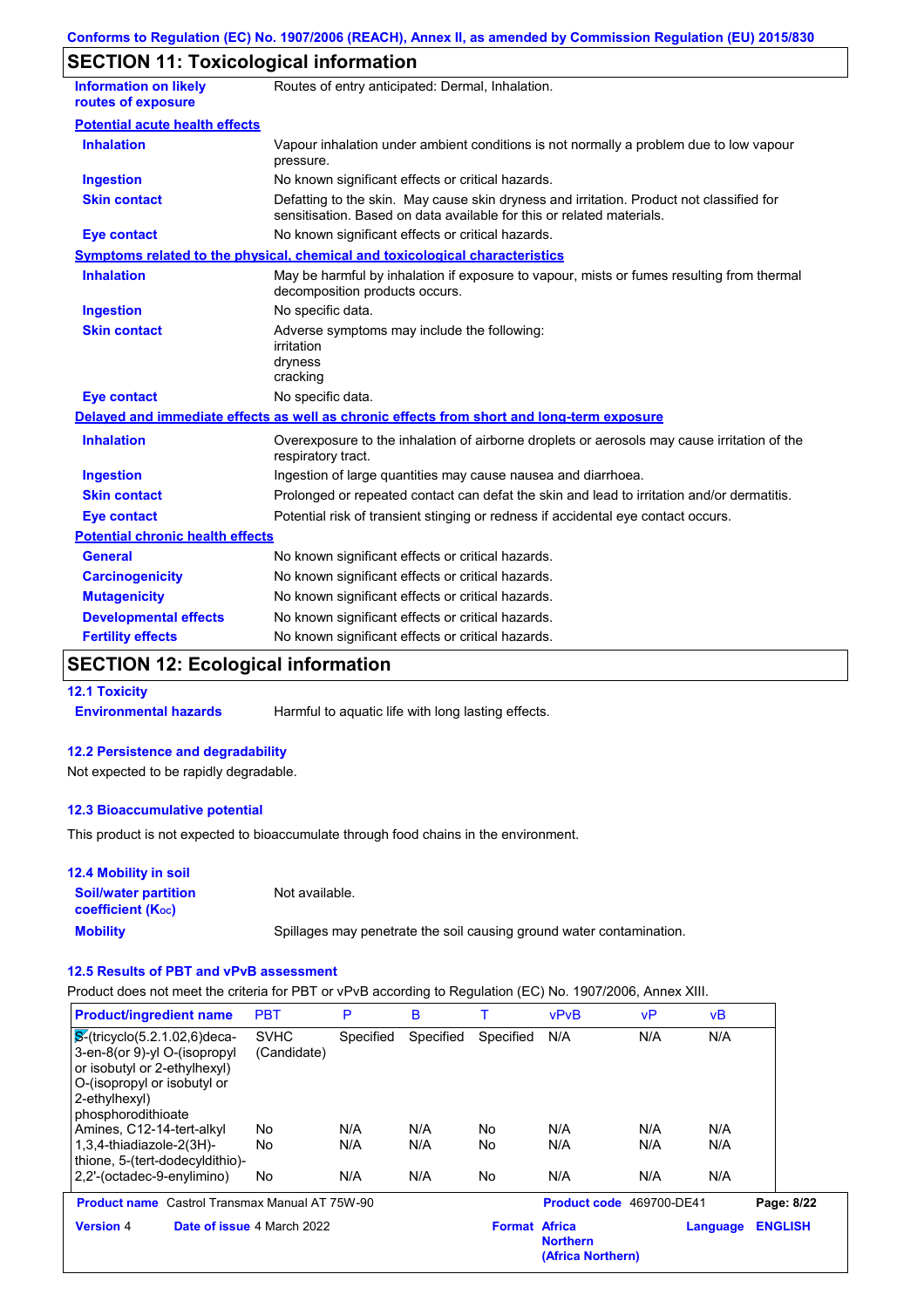# **SECTION 12: Ecological information**

bisethanol

#### **12.6 Other adverse effects**

**Other ecological information**

Spills may form a film on water surfaces causing physical damage to organisms. Oxygen transfer could also be impaired.

## **SECTION 13: Disposal considerations**

| <b>13.1 Waste treatment methods</b> |  |
|-------------------------------------|--|
| <b>Product</b>                      |  |

## **Methods of disposal**

Where possible, arrange for product to be recycled. Dispose of via an authorised person/ licensed waste disposal contractor in accordance with local regulations.

### **Hazardous waste** Yes.

#### **European waste catalogue (EWC)**

| <b>Waste code</b> | <b>Waste designation</b>                    |
|-------------------|---------------------------------------------|
| 13 02 06*         | synthetic engine, gear and lubricating oils |

However, deviation from the intended use and/or the presence of any potential contaminants may require an alternative waste disposal code to be assigned by the end user.

#### **Packaging**

| <b>Methods of disposal</b> | Where possible, arrange for product to be recycled. Dispose of via an authorised person/<br>licensed waste disposal contractor in accordance with local regulations.                                                                                                                                                                                                                                                                                                                            |
|----------------------------|-------------------------------------------------------------------------------------------------------------------------------------------------------------------------------------------------------------------------------------------------------------------------------------------------------------------------------------------------------------------------------------------------------------------------------------------------------------------------------------------------|
| <b>Special precautions</b> | This material and its container must be disposed of in a safe way. Care should be taken when<br>handling emptied containers that have not been cleaned or rinsed out. Empty containers or<br>liners may retain some product residues. Empty containers represent a fire hazard as they may<br>contain flammable product residues and vapour. Never weld, solder or braze empty containers.<br>Avoid dispersal of spilt material and runoff and contact with soil, waterways, drains and sewers. |
| <b>References</b>          | Commission 2014/955/EU<br>Directive 2008/98/EC                                                                                                                                                                                                                                                                                                                                                                                                                                                  |

# **SECTION 14: Transport information**

|                                           | <b>ADR/RID</b> | <b>ADN</b>     | <b>IMDG</b>    | <b>IATA</b>    |
|-------------------------------------------|----------------|----------------|----------------|----------------|
| 14.1 UN number                            | Not regulated. | Not regulated. | Not regulated. | Not regulated. |
| 14.2 UN proper<br>shipping name           |                |                |                |                |
| <b>14.3 Transport</b><br>hazard class(es) |                |                | -              |                |
| 14.4 Packing<br>group                     |                |                | $\blacksquare$ |                |
| 14.5<br><b>Environmental</b><br>hazards   | No.            | No.            | No.            | No.            |
| <b>Additional</b><br>information          |                |                | -              |                |

**14.6 Special precautions for user** Not available.

**14.7 Transport in bulk according to IMO instruments**

Not available.

|                  | <b>Product name</b> Castrol Transmax Manual AT 75W-90 |                      | <b>Product co</b> |
|------------------|-------------------------------------------------------|----------------------|-------------------|
| <b>Version</b> 4 | <b>Date of issue 4 March 2022</b>                     | <b>Format Africa</b> |                   |

| Castrol Transmax Manual AT 75W-90 |                      | <b>Product code</b> 469700-DE41      |                         | Page: 9/22 |
|-----------------------------------|----------------------|--------------------------------------|-------------------------|------------|
| <b>Date of issue 4 March 2022</b> | <b>Format Africa</b> | <b>Northern</b><br>(Africa Northern) | <b>Language ENGLISH</b> |            |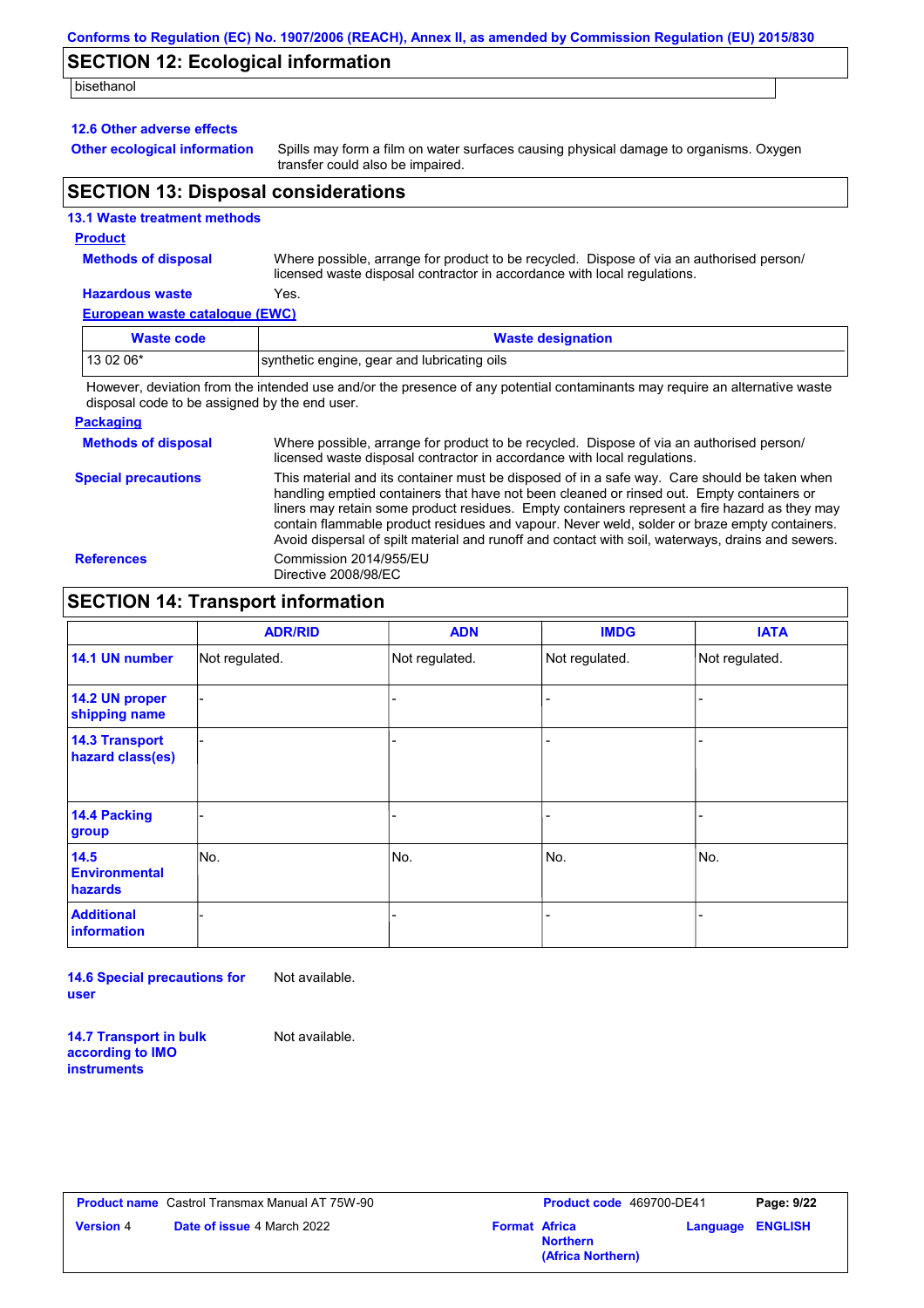## **SECTION 15: Regulatory information**

**15.1 Safety, health and environmental regulations/legislation specific for the substance or mixture EU Regulation (EC) No. 1907/2006 (REACH)**

**Annex XIV - List of substances subject to authorisation**

#### **Annex XIV**

None of the components are listed.

**Substances of very high concern**

#### **PBT**

| Ingredient name                                                                                                                                                    | <b>Status</b> | <b>Reference number</b> |
|--------------------------------------------------------------------------------------------------------------------------------------------------------------------|---------------|-------------------------|
| $\sqrt{8}$ -(tricyclo(5.2.1.02.6)deca-3-en-8(or 9)-yl O-(isopropyl or<br>isobutyl or 2-ethylhexyl) O-(isopropyl or isobutyl or<br>2-ethylhexyl) phosphorodithioate | Candidate     | D(2021)10043-DC         |

# **Other regulations**

**(TSCA 8b)**

**United States inventory** 

**REACH Status** The company, as identified in Section 1, sells this product in the EU in compliance with the current requirements of REACH. All components are listed or exempted. Not determined.

| <b>Australia inventory (AIIC)</b>                     | All components are listed or exempted. |
|-------------------------------------------------------|----------------------------------------|
| <b>Canada inventory</b>                               | All components are listed or exempted. |
| <b>China inventory (IECSC)</b>                        | All components are listed or exempted. |
| <b>Japan inventory (CSCL)</b>                         | At least one component is not listed.  |
| <b>Korea inventory (KECI)</b>                         | All components are listed or exempted. |
| <b>Philippines inventory</b><br>(PICCS)               | All components are listed or exempted. |
| <b>Taiwan Chemical</b><br><b>Substances Inventory</b> | All components are listed or exempted. |

### **(TCSI) Ozone depleting substances (1005/2009/EU)**

Not listed.

**Prior Informed Consent (PIC) (649/2012/EU)** Not listed.

#### **Seveso Directive**

This product is not controlled under the Seveso Directive.

#### **National regulations**

**15.2 Chemical safety assessment** A Chemical Safety Assessment has been carried out for one or more of the substances within this mixture. A Chemical Safety Assessment has not been carried out for the mixture itself.

# **SECTION 16: Other information**

| <b>Abbreviations and acronyms</b>                     | ADN = European Provisions concerning the International Carriage of Dangerous Goods by<br>Inland Waterway |                                                              |          |                |
|-------------------------------------------------------|----------------------------------------------------------------------------------------------------------|--------------------------------------------------------------|----------|----------------|
|                                                       | ADR = The European Agreement concerning the International Carriage of Dangerous Goods by<br>Road         |                                                              |          |                |
|                                                       | ATE = Acute Toxicity Estimate                                                                            |                                                              |          |                |
|                                                       | <b>BCF</b> = Bioconcentration Factor                                                                     |                                                              |          |                |
|                                                       | CAS = Chemical Abstracts Service                                                                         |                                                              |          |                |
|                                                       | CLP = Classification, Labelling and Packaging Regulation [Regulation (EC) No. 1272/2008]                 |                                                              |          |                |
|                                                       | CSA = Chemical Safety Assessment                                                                         |                                                              |          |                |
|                                                       | CSR = Chemical Safety Report                                                                             |                                                              |          |                |
|                                                       | <b>DMEL = Derived Minimal Effect Level</b>                                                               |                                                              |          |                |
|                                                       | DNEL = Derived No Effect Level                                                                           |                                                              |          |                |
|                                                       | EINECS = European Inventory of Existing Commercial chemical Substances                                   |                                                              |          |                |
|                                                       | ES = Exposure Scenario                                                                                   |                                                              |          |                |
|                                                       | EUH statement = CLP-specific Hazard statement<br>EWC = European Waste Catalogue                          |                                                              |          |                |
|                                                       | GHS = Globally Harmonized System of Classification and Labelling of Chemicals                            |                                                              |          |                |
|                                                       | IATA = International Air Transport Association                                                           |                                                              |          |                |
|                                                       | IBC = Intermediate Bulk Container                                                                        |                                                              |          |                |
|                                                       | <b>IMDG</b> = International Maritime Dangerous Goods                                                     |                                                              |          |                |
|                                                       | LogPow = logarithm of the octanol/water partition coefficient                                            |                                                              |          |                |
|                                                       | MARPOL = International Convention for the Prevention of Pollution From Ships, 1973 as                    |                                                              |          |                |
|                                                       | modified by the Protocol of 1978. ("Marpol" = marine pollution)                                          |                                                              |          |                |
| <b>Product name</b> Castrol Transmax Manual AT 75W-90 |                                                                                                          | Product code 469700-DE41                                     |          | Page: 10/22    |
| <b>Version 4</b><br>Date of issue 4 March 2022        |                                                                                                          | <b>Format Africa</b><br><b>Northern</b><br>(Africa Northern) | Language | <b>ENGLISH</b> |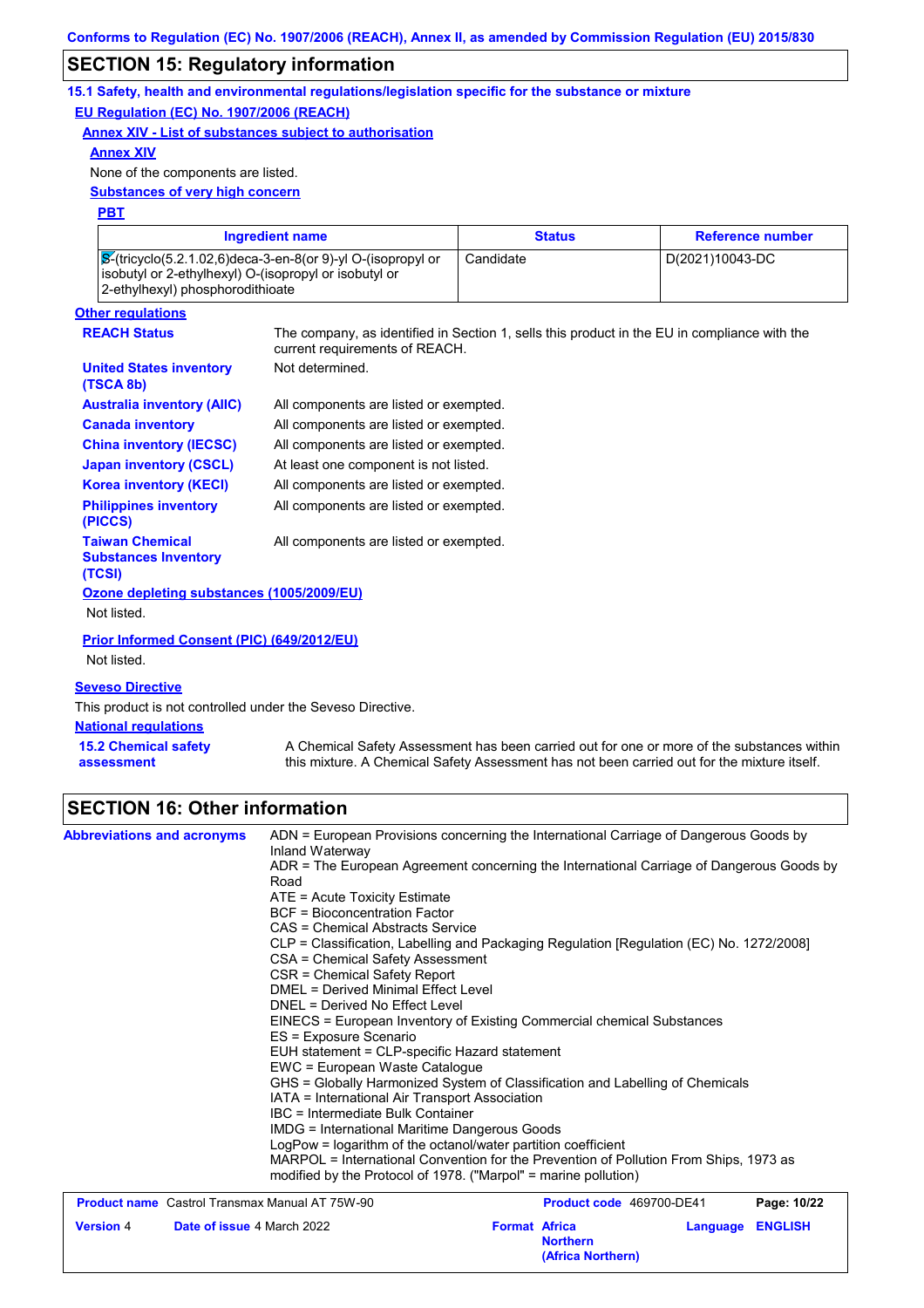## **SECTION 16: Other information**

OECD = Organisation for Economic Co-operation and Development PBT = Persistent, Bioaccumulative and Toxic PNEC = Predicted No Effect Concentration REACH = Registration, Evaluation, Authorisation and Restriction of Chemicals Regulation [Regulation (EC) No. 1907/2006] RID = The Regulations concerning the International Carriage of Dangerous Goods by Rail RRN = REACH Registration Number SADT = Self-Accelerating Decomposition Temperature SVHC = Substances of Very High Concern STOT-RE = Specific Target Organ Toxicity - Repeated Exposure STOT-SE = Specific Target Organ Toxicity - Single Exposure TWA = Time weighted average UN = United Nations UVCB = Complex hydrocarbon substance VOC = Volatile Organic Compound vPvB = Very Persistent and Very Bioaccumulative Varies = may contain one or more of the following 64741-88-4 / RRN 01-2119488706-23, 64741-89-5 / RRN 01-2119487067-30, 64741-95-3 / RRN 01-2119487081-40, 64741-96-4/ RRN 01-2119483621-38, 64742-01-4 / RRN 01-2119488707-21, 64742-44-5 / RRN 01-2119985177-24, 64742-45-6, 64742-52-5 / RRN 01-2119467170-45, 64742-53-6 / RRN 01-2119480375-34, 64742-54-7 / RRN 01-2119484627-25, 64742-55-8 / RRN 01-2119487077-29, 64742-56-9 / RRN 01-2119480132-48, 64742-57-0 / RRN 01-2119489287-22, 64742-58-1, 64742-62-7 / RRN 01-2119480472-38, 64742-63-8, 64742-65-0 / RRN 01-2119471299-27, 64742-70-7 / RRN 01-2119487080-42, 72623-85-9 / RRN 01-2119555262-43, 72623-86-0 / RRN 01-2119474878-16, 72623-87-1 / RRN 01-2119474889-13

#### **Procedure used to derive the classification according to Regulation (EC) No. 1272/2008 [CLP/GHS]**

| <b>Classification</b>          | <b>Justification</b> |
|--------------------------------|----------------------|
| <b>Aguatic Chronic 3, H412</b> | Expert judgment      |

| <b>History</b>                    |                            |
|-----------------------------------|----------------------------|
| Date of issue/Date of<br>revision | 04/03/2022.                |
| Date of previous issue            | 21/01/2022.                |
| <b>Prepared by</b>                | <b>Product Stewardship</b> |

#### **Indicates information that has changed from previously issued version.**

#### **Notice to reader**

All reasonably practicable steps have been taken to ensure this data sheet and the health, safety and environmental information contained in it is accurate as of the date specified below. No warranty or representation, express or implied is made as to the accuracy or completeness of the data and information in this data sheet.

The data and advice given apply when the product is sold for the stated application or applications. You should not use the product other than for the stated application or applications without seeking advice from BP Group.

It is the user's obligation to evaluate and use this product safely and to comply with all applicable laws and regulations. The BP Group shall not be responsible for any damage or injury resulting from use, other than the stated product use of the material, from any failure to adhere to recommendations, or from any hazards inherent in the nature of the material. Purchasers of the product for supply to a third party for use at work, have a duty to take all necessary steps to ensure that any person handling or using the product is provided with the information in this sheet. Employers have a duty to tell employees and others who may be affected of any hazards described in this sheet and of any precautions that should be taken. You can contact the BP Group to ensure that this document is the most current available. Alteration of this document is strictly prohibited.

يتفق ولائحة (المجموعة الأوروبية) رقم 1907/2006 (تشريع تقييم المواد الكيميائية وتسجيلها وإقرار**ها (REACH)، الملحق 2، بصيغته المعدلة ب**لائحة (الاتحاد الأوروبي) رقم **2015/830**



**صحیفة بیانات السلامة**

|                                                       | القسم 1: تعريف المادة/المستحضر و الشركة/المشروع              |          |                                  |
|-------------------------------------------------------|--------------------------------------------------------------|----------|----------------------------------|
|                                                       |                                                              |          | 1.1 مُعرَّف المُنتَج             |
|                                                       | <b>Castrol Transmax Manual AT 75W-90</b>                     |          | اسم المنتج                       |
|                                                       | 469700-DE41                                                  |          | كود المنتج                       |
|                                                       | 469700                                                       |          | صحيفة بيانات سلامة المادة رفَم # |
| <b>Product name</b> Castrol Transmax Manual AT 75W-90 | Product code 469700-DE41                                     |          | Page: 11/22                      |
| Date of issue 4 March 2022<br><b>Version 4</b>        | <b>Format Africa</b><br><b>Northern</b><br>(Africa Northern) | Language | <b>ENGLISH</b>                   |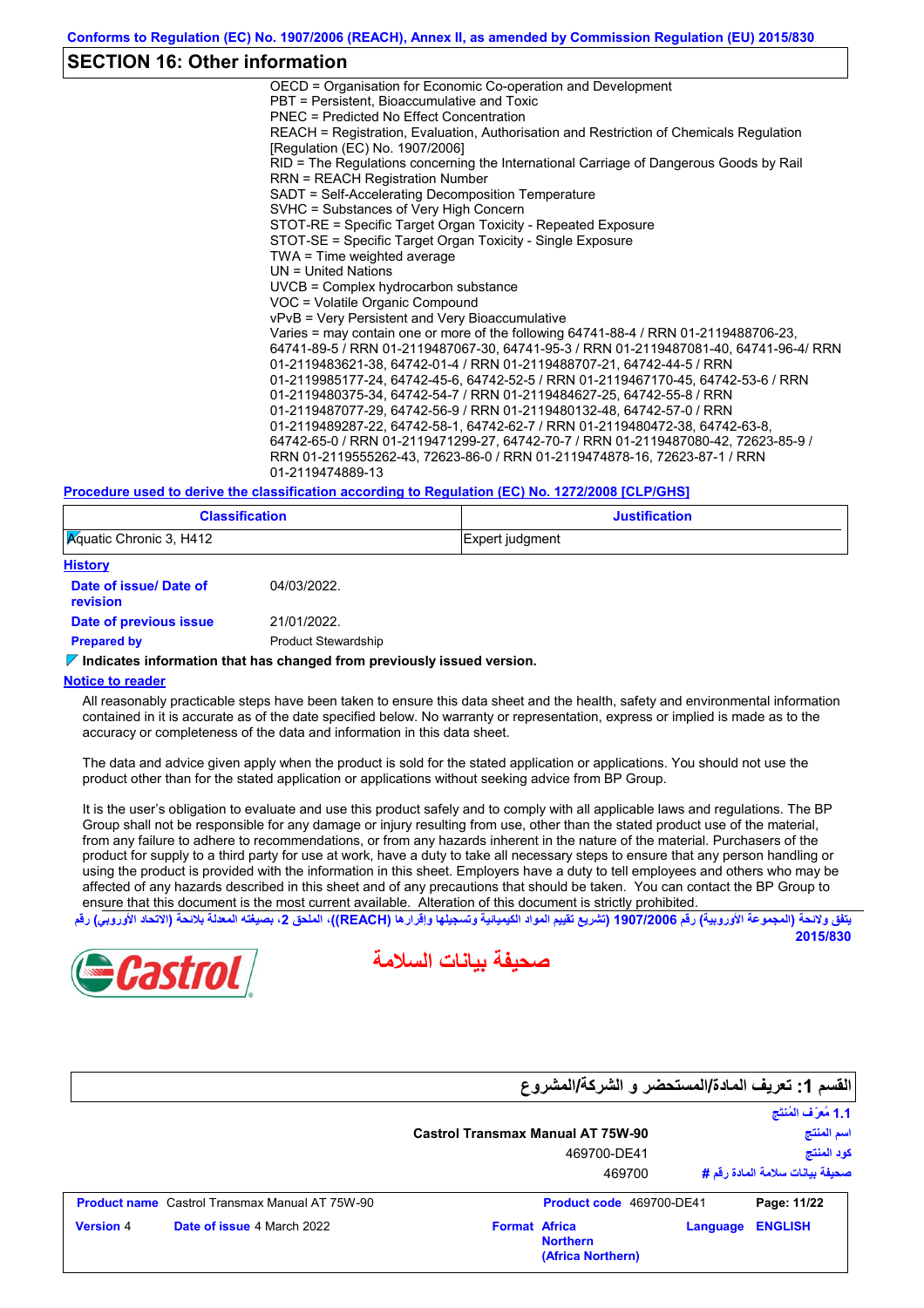| نوع المنتَج                           | Liquid.                                                                                                                                                                                                                                                                                                                                                                                                                                                                                                                                                      |  |
|---------------------------------------|--------------------------------------------------------------------------------------------------------------------------------------------------------------------------------------------------------------------------------------------------------------------------------------------------------------------------------------------------------------------------------------------------------------------------------------------------------------------------------------------------------------------------------------------------------------|--|
| 1.3 بيانات مورّد صحيفة بيانات السلامة |                                                                                                                                                                                                                                                                                                                                                                                                                                                                                                                                                              |  |
| المورد                                | <b>BP</b> France<br>Campus Saint Christophe<br>Bâtiment Galilée 3<br>10 avenue de l'Entreprise<br>Cergy Saint Christophe<br>95863 CERGY PONTOISE<br>France                                                                                                                                                                                                                                                                                                                                                                                                   |  |
| عنوان البريد الإلكتروني               | 0 (1) 34 22 40 00<br>Tel<br>MSDSadvice@bp.com                                                                                                                                                                                                                                                                                                                                                                                                                                                                                                                |  |
| 1.4 رقم هاتف الطوارئ                  |                                                                                                                                                                                                                                                                                                                                                                                                                                                                                                                                                              |  |
| رقم هاتف الطوارئ                      | Tél 01 45 42 59 59 : ORFILA<br>Tél 01 40 05 48 48 - Centre Anti-Poisons de Paris, Hôpital Fernand Widal - 200, Rue de<br>Faubourg Saint-Denis - 75475 Paris Cedex 10<br>Tél 04 72 11 69 11 - Centre Antipoison et de Toxicovigilance de LYON, Bâtiment A, 4ème<br>étage, 162, avenue Lacassagne, 69424 Lyon Cedex 03<br>Tél 04 91 75 25 25 - Centre Anti-Poisons de Marseille, Hôpital Salvator, 249, Boulevard Sainte-<br>Marguerite - 13274 Marseille Cedex 9<br>Tél: 01 30 30 49 99 - Permanence BP France 24/24<br>Carechem: +44 (0) 1235 239 670 (24/7) |  |
|                                       |                                                                                                                                                                                                                                                                                                                                                                                                                                                                                                                                                              |  |

| القسم 2: بيان الأخطار |  |  |  |
|-----------------------|--|--|--|
|-----------------------|--|--|--|

| تعسم ے۔ بیان الاحصار                                                                   |                                                                                                                           |
|----------------------------------------------------------------------------------------|---------------------------------------------------------------------------------------------------------------------------|
| 2.1 تصنيف المادة أو الخليط                                                             |                                                                                                                           |
| تعريف المنتج                                                                           | خلبط                                                                                                                      |
| <u>التصنيف وفقاً للتنظيم (الاتحاد الأوروبي) رفّع 272/2008 [CLP/GHS]</u>                |                                                                                                                           |
| Aquatic Chronic 3, H4 2                                                                |                                                                                                                           |
| انظر القسم 16 لمطالعة نص بيانات الأخطار آنف الذكر كاملاً .                             |                                                                                                                           |
|                                                                                        | مراجعة الأقسام 11 و12 للوقوف على مزيد من المعلومات المفصلة بشأن الأثار الصحية والأعراض والمخاطر البيئية                   |
| 2.2 عناصر الوسم                                                                        |                                                                                                                           |
| كلمة التنبيه                                                                           | بدون كلمة تنبيه                                                                                                           |
| عبارات المخاطر                                                                         | H412 - ضار للحياة المائية مع تأثيرات طويلة الأمد.                                                                         |
| عبارات التحذير                                                                         |                                                                                                                           |
| الوقاية                                                                                | P273 - تجنب انتشار المادة في البيئة.                                                                                      |
| الاستجابة                                                                              | غير قابل للتطبيق.                                                                                                         |
| التخزين                                                                                | غير قابل للتطبيق.                                                                                                         |
| التخلص من النفاية                                                                      | P501 - تخلص من المحتويات والوعاء وفقاً لكافة اللوائح المحلية، والإقليمية، والوطنية، والدولية                              |
| عناصر التوسيم التكميلية                                                                | تعثموي C12-14-tert-alkyl ,Amines و 1،3،4-شياديازول -2 (3H ) -شيون ، 5- (ثلاثى-دوديسيلديشيو) -.  قد يُحدِث تفاعل<br>تحسسى. |
|                                                                                        | تنظيم (المجلس الأوروبي) رقم 1907/2006 (تسجيل الكيماويات وتقييمها وترخيصها REACH)                                          |
| المُلحق السابع عشر؛ فيود على تصنيع<br>وطرح واستخدام مواد وخلائط<br>وحاجيات مُعينة خطرة | غير قابل للتطبيق.                                                                                                         |
| متطلبات التغليف الخاصة                                                                 |                                                                                                                           |
| يُراعى أن تُزوَّد العبوات بأنظمة إغلاق<br>منبعة للأطفال                                | غير  قابل للتطبيق.                                                                                                        |

غیر قابل للتطبیق. **تحذیر لمسي من الخطر**

**2.3 الأخطار الأخرى**

| <b>Product name</b> Castrol Transmax Manual AT 75W-90 |                      | <b>Product code</b> 469700-DE41      |                  | Page: 12/22 |  |
|-------------------------------------------------------|----------------------|--------------------------------------|------------------|-------------|--|
| <b>Version 4</b><br><b>Date of issue 4 March 2022</b> | <b>Format Africa</b> | <b>Northern</b><br>(Africa Northern) | Language ENGLISH |             |  |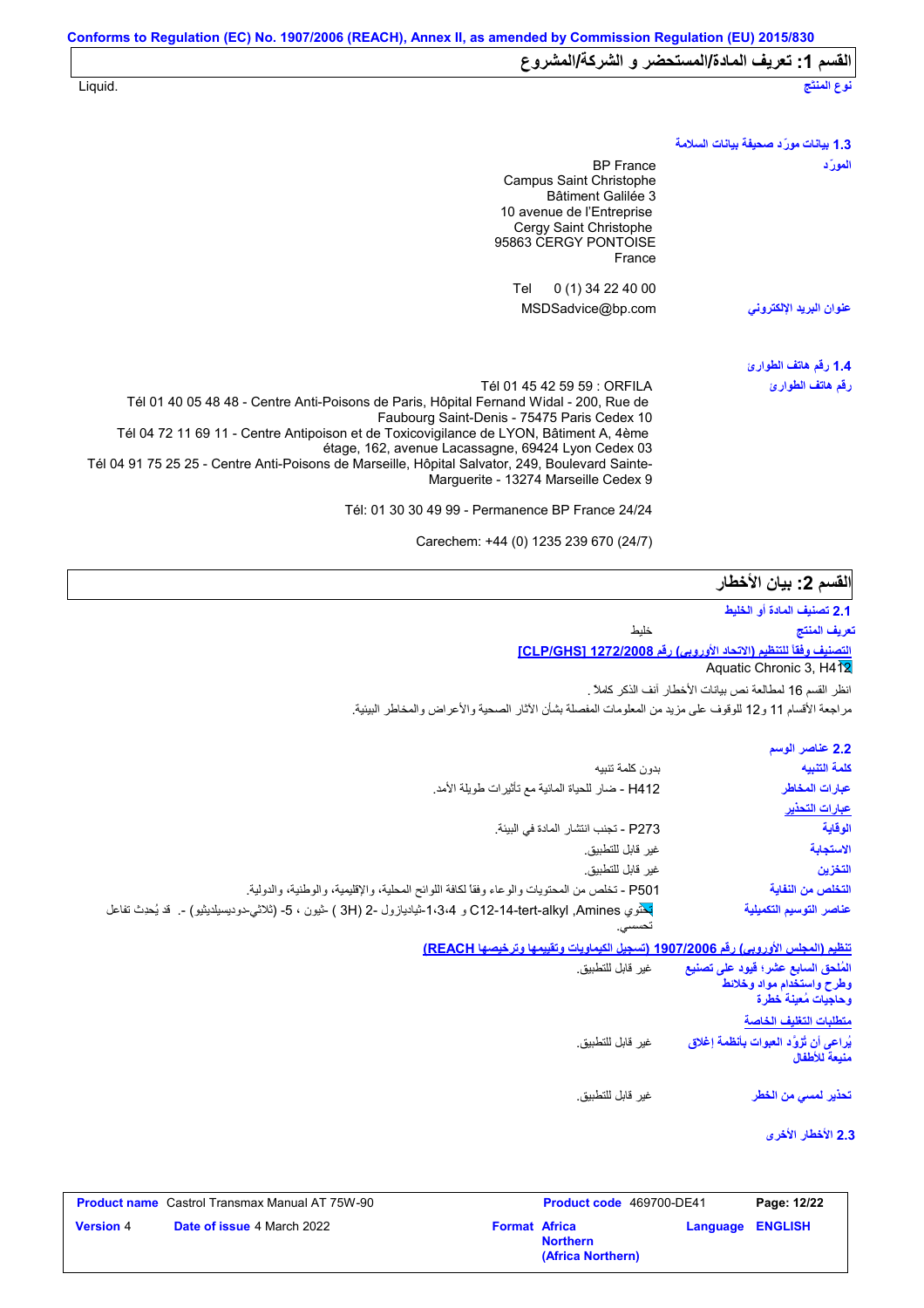|                                                                                                                                                                            | الفسم 2: بيان الأخطار                                                                                                           |
|----------------------------------------------------------------------------------------------------------------------------------------------------------------------------|---------------------------------------------------------------------------------------------------------------------------------|
| المنتج لا يُلبي معايير ثبات المواد والتراكمية الأحيائية والسمية PBT أو معايير شدة الثبات وشدة التراكمية الأحيائية وفق لانحة المجلس<br>الأوروبي رقم 1907/2006، الملحق XIII. | نتائج مأخوذة من تقييم الـ PBT (البقاء<br>والسمية والتراكم البيولوجي) والـ<br>vPvB) (البقاء الشديد والتراكم<br>البيولوجي الشديد) |
| This mixture contains substances that are assessed to be a PBT or a vPvB, refer to Section 3.2.                                                                            | <b>Product meets the criteria</b><br>for PBT or vPvB according<br>to Regulation (EC) No.<br><b>1907/2006, Annex XIII</b>        |
| يز بل دهو ن الجلد.                                                                                                                                                         | الأخطار الأخرى التي لا تؤدي إلى<br>تصنيف                                                                                        |

تم استخدام البیانات التجریبیة على مكوِّن أو أكثر لتحدید تصنیف مخاطر ھذا المنتج بشكل كلي أو جزئي.

| القسم 3: التركيب/معلومات عن المكونات                                                                                                                          |                                                                                                            |               |                                                                                                                                                                                                       |         |
|---------------------------------------------------------------------------------------------------------------------------------------------------------------|------------------------------------------------------------------------------------------------------------|---------------|-------------------------------------------------------------------------------------------------------------------------------------------------------------------------------------------------------|---------|
| 3.2 خلائط                                                                                                                                                     |                                                                                                            |               |                                                                                                                                                                                                       |         |
| خليط<br>تعريف المنتج<br>مخزون أساسي اصطناعي. إضافات خاصة للأداء.                                                                                              |                                                                                                            |               |                                                                                                                                                                                                       |         |
| اسم المُكوّن/المنتَج                                                                                                                                          | المُعرَفات                                                                                                 | $\frac{9}{6}$ | تنظيم (المفوضية الأوروبية) رقم<br>1272/2008 [التصنيف<br>والتوسيم والتعبنة (CLP)]                                                                                                                      | النوع   |
| S-(tricyclo(5.2.1.02,6)deca-3-en-8(or 9)-yl Q-<br>(isopropyl or isobutyl or 2-ethylhexyl) O-<br>(isopropyl or isobutyl or 2-ethylhexyl)<br>phosphorodithioate | 01-0000015167-71:# REACH<br>خدمة الملخصات الكيميائية (CAS):<br>255881-94-8<br>فهرست: 0-00-146-015          | ≤1            | Repr. 2, H361<br>Aquatic Acute 1, H400 (M=1)<br>Aquatic Chronic 1, H410<br>$(M=10)$                                                                                                                   | [1] [3] |
| الأمينات، ألكيل-ثلاثي-C12-14                                                                                                                                  | 01-2119456798-18 :# REACH<br>المفوضية الأوروبية: 279-273<br>خدمة الملخصات الكيميائية (CAS):<br>68955-53-3  | $<$ 1         | Acute Tox. 4, H302<br>Acute Tox. 3, H311<br>Acute Tox. 2, H330<br>Skin Corr. 1B, H314<br>Eye Dam. 1, H318<br>Skin Sens. 1A, H317<br>Aquatic Acute 1, H400 (M=1)<br>Aquatic Chronic 1, H410<br>$(M=1)$ | $[1]$   |
| 1،3،4شياديازول -2 (3H ) څيون ، 5- (ئلاثى-دوديسيلديثيو) -                                                                                                      | 01-2120761104-64 :# REACH<br>خدمة الملخصات الكيميائية (CAS):<br>73984-93-7                                 | $\leq 1$      | Skin Sens. 1B, H317<br>Aquatic Chronic 3, H412                                                                                                                                                        | $[1]$   |
| 2,2'-(أوكتاديك -9-إنيليمينو) ثنائي الإيثانول                                                                                                                  | 01-2119510876-35:# REACH<br>المفوضية الأوروبية: 3-807-246<br>خدمة الملخصات الكيميائية (CAS):<br>25307-17-9 | ≤0.1          | Acute Tox. 4, H302<br>Skin Corr. 1B, H314<br>Eye Dam. 1, H318<br>Aquatic Acute 1, H400<br>$(M=10)$<br>Aquatic Chronic 1, H410<br>$(M=1)$                                                              | $[1]$   |
| King alti italik and control that                                                                                                                             |                                                                                                            |               |                                                                                                                                                                                                       |         |

**انظر القسم 16 لمطالعة نص بیانات الأخطار آنف الذكر كاملاً .**

النوع

[1] المادة مُصنَّفة على أنھا ذات خطر صحي أو بیئي [2] مادة ذات حد للتعرض في مكان العمل [3] المادة تفي بالمعاییر الخاصة بالمواد الباقیة، السامة والمتراكمة حیویاً (PBT (بحسب تنظیم (المفوضیة الأوروبیة) رقم ،1907/2006 المُلحق الثالث عشر [4] المادة تفي بالمعاییر الخاصة بالمواد شدیدة البقاء وشدیدة التراكم البیولوجي (vPvB (بحسب تنظیم (المفوضیة الأوروبیة) رقم ،1907/2006 المُلحق الثالث عشر [5] مادة مقلقة قلقاً مكافِئا [6] إفصاح إضافي وفقًأ لسیاسة الشركة القسم الثامن یعرض حدود التعرض المھني، في حال توفرھا.

# القسم **4:** تدبير الإسعاف الأول*ي*

| القسم 4: تدبير الإسعاف الأولى    |                                                                                                                                                                                                                                                            |
|----------------------------------|------------------------------------------------------------------------------------------------------------------------------------------------------------------------------------------------------------------------------------------------------------|
| 4.1 وصف إجراءات الإسعاف الأوَّلي |                                                                                                                                                                                                                                                            |
| ملامسة العين                     | في حالة الملامسة، يُراعى دفق الماء فوراً على الأعين لمدة لا تقل عن 15 دقيقة.  يجب إبعاد الجفون عن مقلات الأعين لضمان الشطف<br>الكامل.  يراعي التحقق من عدم وجود عدسات لاصقة أو إزالتها إن وُجِدت.  يُراعي الحصول على الرعاية الطبية.                       |
| ملامسة الجلد                     | براعي غسل البشرة غسلا جيدا بالماء و الصابون أو بأحد منظفات الجلد المعترف بها ٍ لزل الثياب و الأحذية الملوثة ¸ يُراعي غسل<br>الثياب قبل إعادة استخدامها. يراعي تنظيف الحذاء تنظيفا جيدا قبل ارتدائه ثانية. يُراعي الحصول على الرعاية الطبية إذا حدث تهيُّج. |
| استنشاق                          | في حالة الإستنشاق، يُراعى نقل المصاب إلى الهواء الطلق.  يُراعى الحصول على الرعاية الطبية لو ظهرت أعراض.                                                                                                                                                    |

|                  | <b>Product name</b> Castrol Transmax Manual AT 75W-90 |                      | Product code 469700-DE41             |                         | Page: 13/22 |
|------------------|-------------------------------------------------------|----------------------|--------------------------------------|-------------------------|-------------|
| <b>Version 4</b> | <b>Date of issue 4 March 2022</b>                     | <b>Format Africa</b> | <b>Northern</b><br>(Africa Northern) | <b>Language ENGLISH</b> |             |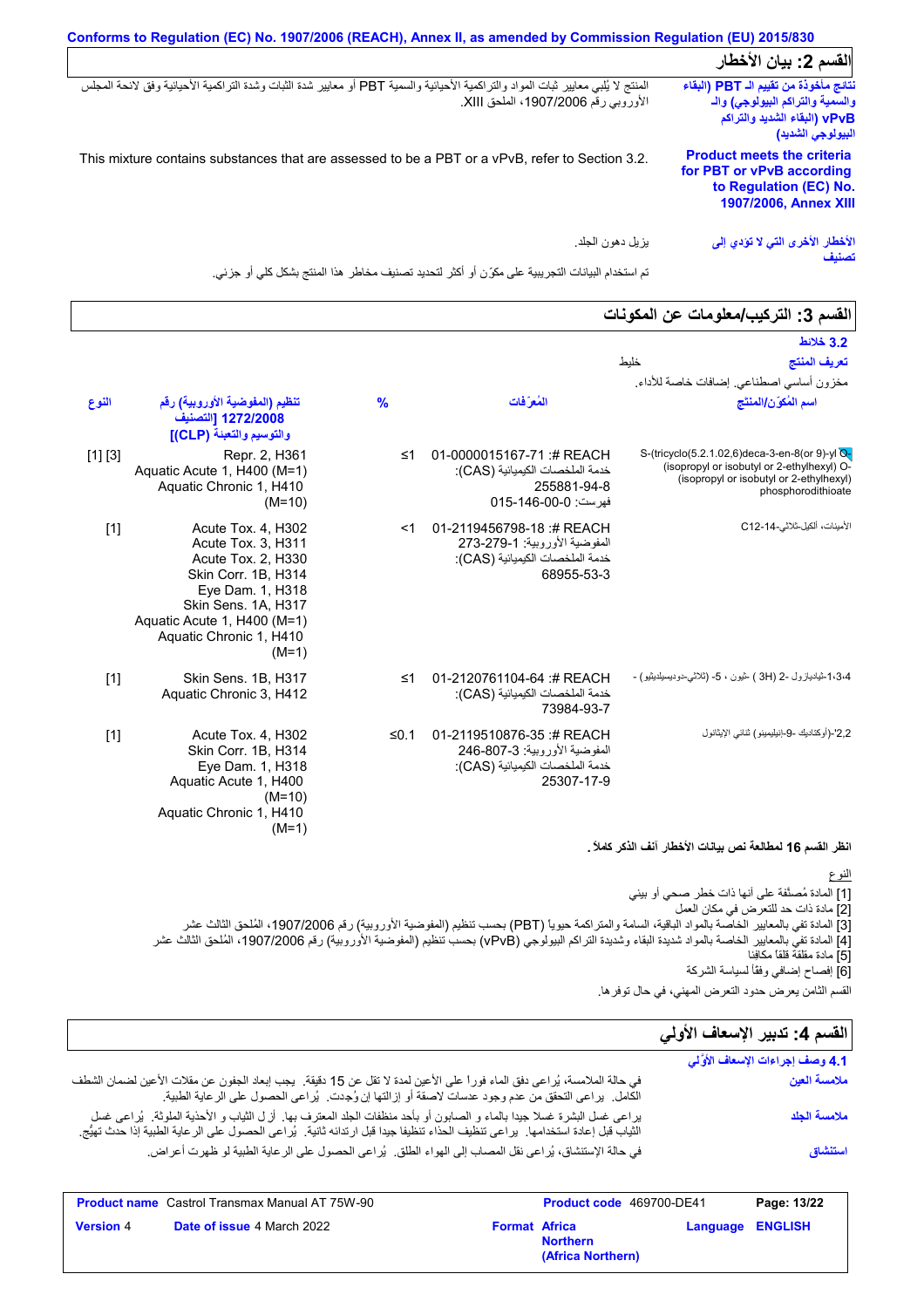#### **Conforms to Regulation (EC) No. 1907/2006 (REACH), Annex II, as amended by Commission Regulation (EU) 2015/830 القسم :4 تدبیر الإسعاف الأولي** لا تحرض على القيء إلا إن طلب أحد أعضاء الطاقم الطبي منك أن تقوم بھذا. یُحظر إعطاء أي شيء عن طریق الفم لشخص فاقد الوعي. في حالة فقدان الوعي، ضع المتعرض في وضعیة الإفاقة واطلب الرعایة الطبیة على الفور. یُراعى الحصول على الرعایة الطبیة لو ظھرت أعراض. یُحظر القیام بأیة إجراء ینطوي على مخاطرة أو بدون تدریب مناسب. قد تنطوي عملیة الإنعاش من الفم إلى الفم على خطورة ما للشخص الذي یقدم المساعدة عند قیامھ بھا. **الابتلاع حمایة فریق الإسعافات الأولیة**

#### **4.2 أھم الأعراض والتأثیرات، الحاد منھا والمؤجل**

انظر القسم 11 لمزید من المعلومات عن التأثیرات الصحیة والأعراض.

|                                                                                                                                                    | <u>آثار صحبة حادة كامنة</u> |
|----------------------------------------------------------------------------------------------------------------------------------------------------|-----------------------------|
| استنشاق الأبخرة في الظروف المحيطة لا يمثل مشكلة في المعتاد، وذلك لانخفاض ضغط الأبخرة.                                                              | استنشاق                     |
| لا توجد تأثيرات شديدة أو مخاطر حرجة معروفة.                                                                                                        | الابتلاع                    |
| يزيل دهون الجلد. قد تسبب جفاف الجلد وتهيُّجه. منتج لا يمكن تصنيفه كمسبب في الحساسية. بناءً على البيانات المتاحة لهذه المادة أو<br>المو اد المعنية. | ملامسة الجلد                |
| لا توجد تأثيرات شديدة أو مخاطر حرجة معروفة.                                                                                                        | ملامسة العين                |
| التأثيرات المتأخرة والفورية وكذلك التأثيرات المزمنة نتيجة للتعرض القصير والطويل الأمد                                                              |                             |
| النعر ض الزائد لاستنشاق الجزيئات المتطايرة في الهواء أو الإيروسولات قد يتسبب في تهيج الجهاز التنفسي.                                               | استنشاق                     |
| ابتلاع كميات كبيرة يمكن أن يؤدي إلى الغثيان والإسهال.                                                                                              | الابتلاع                    |
| الملامسة بشكل متكرر أو لفترات طويلة يمكن أن تتسبب في إزالة الدهون من الجلد وتتسبب في تهيجات وتشققات و/أو التهابات جلدية <sub>.</sub>               | ملامسة الجلد                |
| هناك خطورة محتملة من حدوث لسعة عابرة أو احمرار عابر في حالة حدوث ملامسة العين بشكل عرضي.                                                           | ملامسة العين                |

#### **4.3 دواعي أیة رعایة طبیة فوریة ومُعالجة خاصة مطلوبة**

یجب أن تتم المعالجة حسب الأعراض بشكل عام ویتم إجراؤھا لتخفیف حدة التأثیرات. **ملاحظات للطبیب**

|                                                                                                                                                                                                                                                                                                                              | الفسم 5: تدابير مكافحة النار                               |
|------------------------------------------------------------------------------------------------------------------------------------------------------------------------------------------------------------------------------------------------------------------------------------------------------------------------------|------------------------------------------------------------|
|                                                                                                                                                                                                                                                                                                                              | 5.1 وسائل الإطفاء                                          |
| إستخدم الرغوة أو مادة كيميائية الجافة مُتعددة الأغراض لإخماد الحريق.                                                                                                                                                                                                                                                         | وسائل الإطفاء المناسبة                                     |
| لا تستخدم المياه النفاثة.                                                                                                                                                                                                                                                                                                    | وسائل الإطفاء غير المناسبة                                 |
|                                                                                                                                                                                                                                                                                                                              | 5.2 الأخطار الخاصة الناجمة عن المادة أو الخليط             |
| سوف يحدث تز ايد في الضغط وقد تنفجر  الحاوية في حالة حدوث حريق أو تسخين.                                                                                                                                                                                                                                                      | الأخطار الناجمة عن المادة أو الخليط                        |
| لا شيء متوقع.                                                                                                                                                                                                                                                                                                                | منتجات احتراق خطِرة                                        |
|                                                                                                                                                                                                                                                                                                                              | 5.3 نصائح لمكافحي الحريق                                   |
| يُحظر القيام بأية إجراء ينطوي على مخاطرة أو بدون تدريب مناسب.  يراعى عزل المكان على الفور و ذلك بإخلاء الأفراد المتواجدين<br>على مقربة من الحادث في حالة نشوب حريق ¸ هذه المادة ضارة بالأحياء المائية ¸ يجب إحتواء ماء الإطفاء الملوثة بهذه المادة للحيلولة<br>دون تسربها إلى المجاري المائية أو المصارف أو المجاري الصحيّة. | إحتياطات خاصة لمكافحي الحريق                               |
| ينبغي أن يرتدي مكافحو الحرائق التجهيزات الواقية المناسبة و جهاز تنفس مكتفي ذاتيًّا (SCBA) ذا وحدة كاملة للوجه يعمل في نمط<br>الضغط الموجب   ثياب مكافحي الحريق (بما فيها الخوذات والأحذية والقفازات الواقية) التي تتفق والمعيار  الأوروبي 469 EN سوف<br>تكفل مُستوى أساسياً من الحماية من الحوادث الكيماوية.                 | معدات الحماية الشخصية والاحتياطات<br>اللازمة لعمال الإطفاء |

# القسم 6: تدابیر مواجهة التسرب العا*ر*ض

|                                                                                                                                                                                                                                                                                                                                                                                         | 6.1 لاحتياطات الشخصية ومعدات الحماية وإجراءات الطوارئ                                      |  |
|-----------------------------------------------------------------------------------------------------------------------------------------------------------------------------------------------------------------------------------------------------------------------------------------------------------------------------------------------------------------------------------------|--------------------------------------------------------------------------------------------|--|
| اتصل بفريق الطوائ.  يُحظر القيام بأية إجراء بنطوي على مخاطرة أو بدون ندريب مناسب.  يراعي إخلاء المناطق المجاورة.  يراعي<br>عدم السماح بالدخول لكل من لا يرتدي الثياب الواقية أو من لا حاجة لك بهم من الأفراد٬ يراعى تجنب ملامسة المادة المنسكبة أو السير<br>عليها. قد تكون الأرضيات زلقة؛ يجب توخي العناية لتجنب السقوط. تجنب استنشاق البخار أو الرذاذ. يُراعي توفير تهوية كافية.       | للأفراد من خارج فريق الطوارئ<br>ارتدى التجهيزات الواقية الشخصية الملائمة                   |  |
| الدخول إلى مكان مقفل أو منطقة رديئة التهوية ملوثة بالأبخرة أو الرذاذ أو العادم يمثل خطورة بالغة في حالة عدم استخدام معدات<br>الحماية المناسبة للجهاز التنفسي وعدم الاستعانة بنظام عمل آمن. قم بارتداء جهاز تنفس مستقل بذاته. احرص على ارتداء سترة مناسبة<br>واقية من المواد الكيميائية. أحذية برقبة مقاومة للمواد الكيميائية.  راجع كذلك المعلومات الواردة في قسم "للأفراد من خارج فريق | لمسعفى الطوارئ<br>الطوار ئ".                                                               |  |
| تجنب تناثر المادة المنسكبة وجريانها السطحي ووصولها إلى التربة و المجاري المائية والبالوعات ومجاري الصرف.  يُراعى إبلاغ<br>السلطات المعنية لو تسبب المنتج في تلوث البيئة (مجاري الصرف، المجاري المائية، التربة أو الهواء).  مادة ملوً ثة للماء . قد تكون                                                                                                                                 | 6.2 الاحتياطات البينية<br>ضـار ة بـالبيئـة إذا انتشر ت بكميات كبير ة.                      |  |
| <b>Product name</b> Castrol Transmax Manual AT 75W-90                                                                                                                                                                                                                                                                                                                                   | Page: 14/22<br><b>Product code</b> 469700-DE41                                             |  |
| <b>Date of issue 4 March 2022</b><br><b>Version 4</b>                                                                                                                                                                                                                                                                                                                                   | <b>Format Africa</b><br><b>ENGLISH</b><br>Language<br><b>Northern</b><br>(Africa Northern) |  |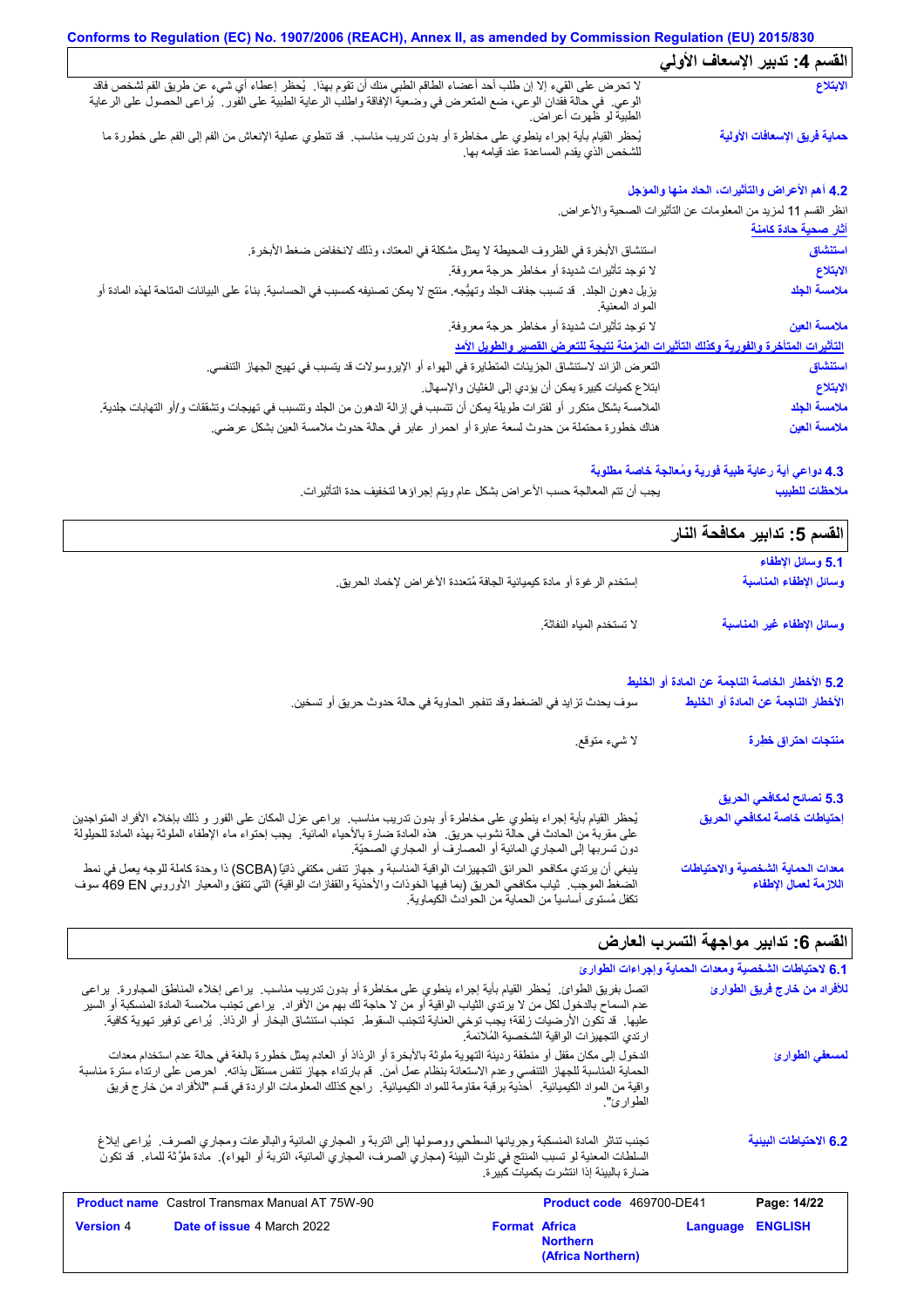| 6.3 طرائق ومواد الاحتواء والتنظيف |                                                                                                                                                                                                                                                                                                                                                                                                                                                                                                                                                                   |
|-----------------------------------|-------------------------------------------------------------------------------------------------------------------------------------------------------------------------------------------------------------------------------------------------------------------------------------------------------------------------------------------------------------------------------------------------------------------------------------------------------------------------------------------------------------------------------------------------------------------|
| انسكاب صغير                       | يُراعى وقف التسرب إن لم ينطو ذلك على مخاطرة.  يراعي نقل الأوعية من منطقة الانسكاب.  يُراعي امتصاصـها بمادة خاملة، ثم<br>إيداعها إحدى الحاويات المُلائمة للتخلص من النفاية.  تخلص منها عن طريق أحد مقاولي التخلص من النفايات المر خصين.                                                                                                                                                                                                                                                                                                                            |
| انسكاب كبير                       | يُراعي وقف التسرب إن لم ينطو ذلك على مخاطرة٬ يراعي نقل الأوعية من منطقة الانسكاب٬ يتم الاقتراب من الناحية التي تهب منها<br>الرياح إلى المكان ِ امنع دخولها في بالوعات الصرف، و المجاري المائية، أو البدرومات، أو المناطق المحصورة ِ يُراعى احتواء<br>الانسكاب وجمعه بمادة ماصةٍ غير قابلة للاحتراق مثل الرمل، أو التراب، أو الفرميكيوليت، أو تراب دياتومي، ثم وضعها في إحدى<br>الحاويات للتخلص منها بما يتفق واللوائح المحلية   المادة الماصّة الملوَّثة قد تشكل خطراً مماثلاً لخطر المنتج المنسكب   تخلص منها عن<br>طريق أحد مقاولي التخلص من النفايات المرخصين. |
| 6.4 مرجع للأقسام الأخرى           | انظر القسم 1 لمعرفة بيانات الاتصال في أحوال الطوارئ.<br>انظر القسم 5 الخاص بإجر اءات مكافحة الحريق.<br>انظر القسم 8 للحصول على معلومات عن التجهيزات الوقائية الشخصية المُلائمة.<br>انظر القسم 12 للاطلاع على الاحتياطات البيئية.<br>انظر القسم 13 لمزيد من المعلومات حول مُعالجة النفايات                                                                                                                                                                                                                                                                         |

# **القسم :7 المناولة والتخزین**

|                                                                                                                                                                                                                                                                                                                                                                                                                                                                                                                                             | 7.1 احتياطات للمناولة المأمونة                                              |
|---------------------------------------------------------------------------------------------------------------------------------------------------------------------------------------------------------------------------------------------------------------------------------------------------------------------------------------------------------------------------------------------------------------------------------------------------------------------------------------------------------------------------------------------|-----------------------------------------------------------------------------|
| ارتدي التجهيزات الواقية الشخصية المُلائمة٬ يحظر ابتلاعها٬ يُراعى تجنب ملامستها الأعين و الجلد و الثياب٬ تجنب استنشاق البخار<br>أو الرذاذ ۖ يُراعى نجنب ملامسة المادة المنسكبة، و وصولها إلى التربة، و المجاري المانية السطحية ۖ يُراعى الحفظ في الحاوية<br>الاصلية أو في حاوية بديلة مُعتمدة مصنوعة من مادة متوافقة وإغلاقها بإحكام عند عدم استخدامها. لاتعيد استخدام الحاوية. الأوعية<br>الفار غة تحتوي على بقايا قد تكون خطرة.                                                                                                            | إجراءات للحماية                                                             |
| يحظر تناول الطعام، والشراب، والتدخين في الأماكن التي يجري النعامل فيها مع هذه المادة سواء بالمناولة، النخزين أو المعالجة.<br>يُراعى الإغتسال جيداً بعد مناولتها ِ اخلع الثياب المُلوَّثة والتجهيزات الوقانية قبل دخول الأماكن المخصصة للطعام ِ انظر القسم<br>8 لمزيد من المعلومات حول إجراءات الحفاظ على الصحة.                                                                                                                                                                                                                             | إرشادات حول الصحة المهنية العامة                                            |
| خزن المادة وفقاً لتعليمات السلطات المحلية ِ يُخزَّن في مكان جاف، وبارد وجيد التهوية، بعيداً عن المواد غير المتوافقة (انظر القسم<br>10).  يُراعي الحفظ بعيدا عن الحرارة وضوء الشمس المباشر .  براعي غلق الوعاء غلقا ناما محكما إلى أن يُعدّ للاستخدام.  لابد من<br>إحكام غلق الأوعية التي قد فُتِحت و تركها في وضع قائم و ذلك لتلافي حدوث تسريب.  يجب أن يتم التخزين والاستعمال فقط في<br>معدات/حاويات مصممة للاستخدام مع هذا المنتج.  يُحظر التخزين في حاويات لا تحمل كتابة توضيحية.  يُراعى استخدام طرق احتواء<br>سليمة لتجنب تلوث البيئة. | 7.2 متطلبات التخزين المأمون، بما في<br>ذلك ما يتعلق بحالات عدم توافق المواد |
| التعرض لدرجات الحرارة العالية لفترات طويلة                                                                                                                                                                                                                                                                                                                                                                                                                                                                                                  | غير ملائمة                                                                  |

# القسم 8: ضوابط التع*ر*ض/الحماية الشخصية

| المسلم ن. مس المسر من المساب                                         |                                                                                                                       |                                                                                                                                                                                                                                                                                                                                                                                                                                                                                                                                                                                                                                                                                                                                                                        |
|----------------------------------------------------------------------|-----------------------------------------------------------------------------------------------------------------------|------------------------------------------------------------------------------------------------------------------------------------------------------------------------------------------------------------------------------------------------------------------------------------------------------------------------------------------------------------------------------------------------------------------------------------------------------------------------------------------------------------------------------------------------------------------------------------------------------------------------------------------------------------------------------------------------------------------------------------------------------------------------|
| 8.1 بارامترات التحكم                                                 |                                                                                                                       |                                                                                                                                                                                                                                                                                                                                                                                                                                                                                                                                                                                                                                                                                                                                                                        |
| <u>حدود التعرض المهنى</u>                                            | قيمة حد النعرض غير معروفة.                                                                                            |                                                                                                                                                                                                                                                                                                                                                                                                                                                                                                                                                                                                                                                                                                                                                                        |
| قد لا ينطبق على المنتج ككل وإنما يدرج للإرشاد والتوجيه فقط           |                                                                                                                       | في الوقت الذي قد يُظهر حد التعرض المهني (OEL) مكونات معينة في هذا القسم، فإن مكونات أخرى قد توجد في الغبار أو البخار أو الرذاذ الناجم. لذا، فإن حد تعرض مهنى معين                                                                                                                                                                                                                                                                                                                                                                                                                                                                                                                                                                                                      |
| إجراءات المتابعة الموصى بها                                          | المنطور ة                                                                                                             | إن كان هذا المنتَج يحتوي على مُكرِّنات لها حدود تعرَّض، قد يكون من المطلوب إجراء متابعة حيوية أو متابعة الأشخاص أو مكان<br>العمل كي يتسنى تحديد مدى فاعلية التهوية، أو إجراءات التحكم الأخرى و/أو مدى ضرورة استخدام الأجهزة التنفسية الواقية.  تنبغي<br>الإشارة إلى معايير الْمُراڤبة، من مثل ما يلي:  المعيار الأوروبي 689 EN (أجواء موقع العمل - إرشادات تقييم التعرض لعوامل<br>كيماوية بالاستنشاق لمقارنتها بالقيم الحدية واستراتيجية القياس)  المعيار الأوروبي 14042 EN (أجواء موقع العمل - دليل اتخاذ<br>وتطبيق إجراءات تقييم التعرض للعوامل البيولوجية والكيماوية)  المعيار الأوروبـي 482 Bd (أجواء موقع العمل - المتطلبات العامة<br>لأداء إجراءات قياس العوامل الكيماوية)  سيكون من المطلوب كذلك الرجوع إلى وثائق التوجيه الوطنية الخاصة بطرق تحديد المواد      |
| مستوى مشتق غير مؤثر<br>DNELs/DMELs غير مُتاحة.                       |                                                                                                                       |                                                                                                                                                                                                                                                                                                                                                                                                                                                                                                                                                                                                                                                                                                                                                                        |
| <u>الـ PNEC = تركُّز عدم التأثير المُتوفَّع</u><br>PNECs غير مُتاحة. |                                                                                                                       |                                                                                                                                                                                                                                                                                                                                                                                                                                                                                                                                                                                                                                                                                                                                                                        |
| 8.2 ضوابط التعرض                                                     |                                                                                                                       |                                                                                                                                                                                                                                                                                                                                                                                                                                                                                                                                                                                                                                                                                                                                                                        |
| الضوابط الهندسية المناسبة                                            | دون حدود التعرض المقبولة لها على الصعيد المهنى<br>عليها في حالة جيدة وصيانتها بشكل سليم<br>بالهيئة المحلية للمواصفات. | احرص على توفير تهوية للعوادم أو الوسائل الهندسية الاخرى للحماية، وذلك للإبقاء على مستويات التركيز المعنية للمواد العالقة بالهواء<br>يجب تقييم جميع الأنشطة المرتبطة بالمواد الكيميائية من حيث مخاطر ها على الصحة، وذلك لضمان التحكم في معدلات التعرض بالشكل<br>المناسب. لا يجوز فحص معدات الوقاية الشخصية إلا بعد تقييم الأشكال الأخرى لإجراءات التحكم (على سبيل المثال عمليات التحكم<br>الهندسية) بالشكل المناسب يجب أن تتوافق معدات الوقاية الشخصية مع المواصفات المعنية وأن تكون مناسبة للاستخدام، ويجب الحفاظ<br>يجب التشاور مع مورد معدات الوقاية الشخصية لطلب المشورة بشأن الاختيار والمواصفات المعنية  لمزيد من المعلومات، اتصل<br>القرار النهائي لاختيار معدات الوقاية يعتمد على تقييم المخاطر ـ ومن المهم التأكد من ملاءمة جميع عناصر معدات الوقاية الشخصية ـ |
| Page: 15/22                                                          | Product code 469700-DE41                                                                                              | <b>Product name</b> Castrol Transmax Manual AT 75W-90                                                                                                                                                                                                                                                                                                                                                                                                                                                                                                                                                                                                                                                                                                                  |
| <b>ENGLISH</b><br>Language                                           | <b>Format Africa</b><br><b>Northern</b><br>(Africa Northern)                                                          | Date of issue 4 March 2022                                                                                                                                                                                                                                                                                                                                                                                                                                                                                                                                                                                                                                                                                                                                             |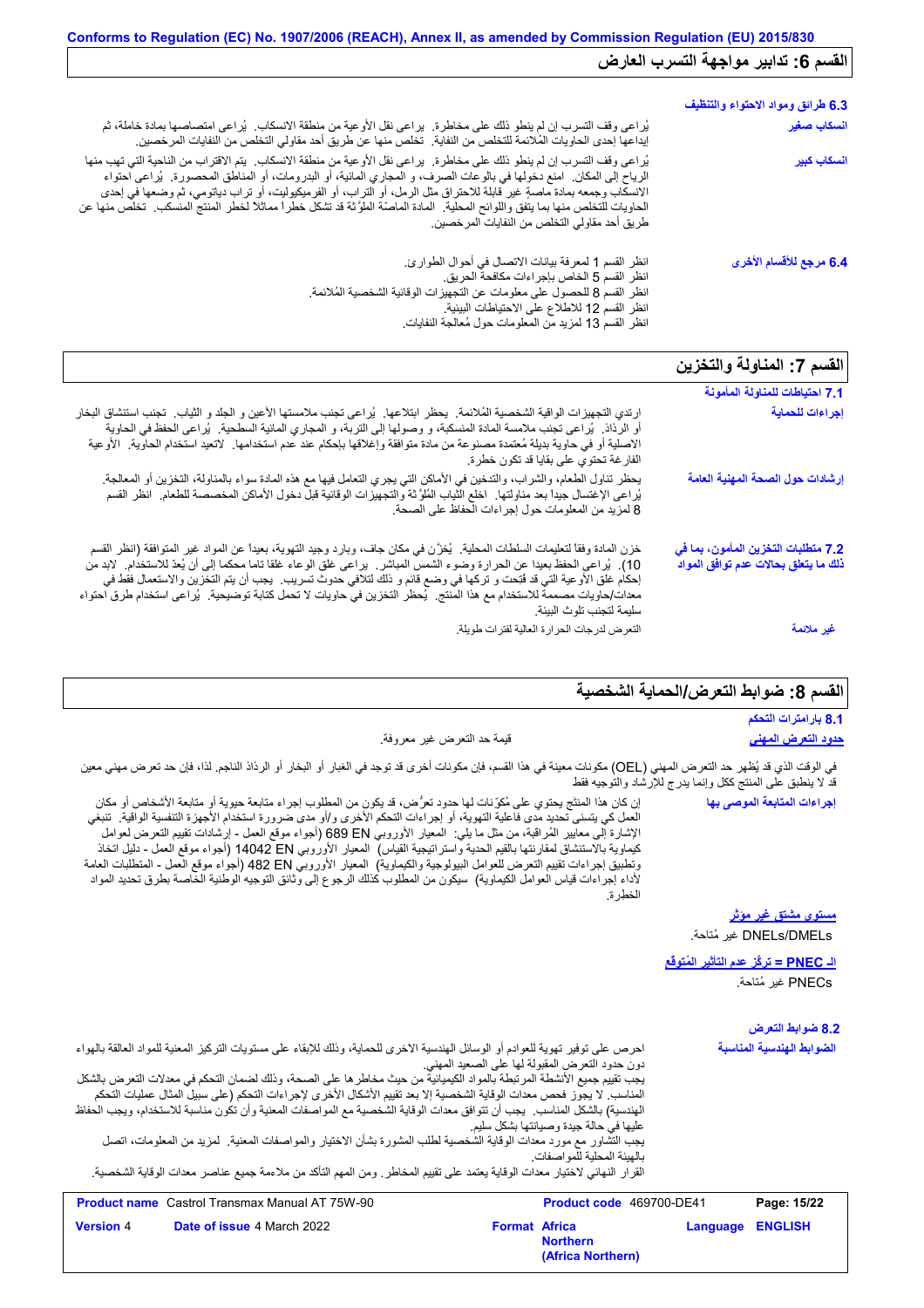## **Conforms to Regulation (EC) No. 1907/2006 (REACH), Annex II, as amended by Commission Regulation (EU) 2015/830** القسم 8: ضوابط التع*ر*ض/الحماية الشخصية

| انقسم ٢. صوابط انتعرض (انجماية انسخصية<br><u>تدابير الحماية الفردية</u> |                                                                      |                                                                                                                                                                                                                                          |
|-------------------------------------------------------------------------|----------------------------------------------------------------------|------------------------------------------------------------------------------------------------------------------------------------------------------------------------------------------------------------------------------------------|
| إجراءات النظافة الشخصية                                                 | وجود محطات غسلي الأعين وأدشاش الأمان على مقربة من موقع العمل.        | اغسل اليدين، والذراعين، والوجه غسلا تاما بعد مناولة المنتجات الكيميائية، وعند الأكل والتدخين، وفي نهاية فترة العمل ِ تأكد من                                                                                                             |
| حماية تنفسية                                                            |                                                                      |                                                                                                                                                                                                                                          |
|                                                                         | في حالة عدم كفاية التهوية، يُراعى ارتداء تجهيزات تنفسية ملائمة.      |                                                                                                                                                                                                                                          |
|                                                                         |                                                                      | يعتمد الاختيار الصحيح لتجهيزات حماية الجهاز التنفسي على المواد الكيميائية التي يتم التعامل معها وظروف العمل والاستخدام وحالة                                                                                                             |
|                                                                         |                                                                      | تجهيزات حماية الجهاز التنفسي. يجب وضع تدابير أمان تتناسب مع كل استخدام مقرر . لذلك يجب اختيار تجهيزات حماية الجهاز<br>التنفسي بالتشاور مع المورد / الشركة الصانعة مع مراعاة التقييم الكامل لظروف العمل.                                  |
| أدوات حماية الوجه/العين                                                 | نظار ات أمان ذات ساتر ات جانبية.                                     |                                                                                                                                                                                                                                          |
|                                                                         |                                                                      |                                                                                                                                                                                                                                          |
| <u>حماية للجلا</u>                                                      |                                                                      |                                                                                                                                                                                                                                          |
| حماية يدوية                                                             | معلومات عامة:                                                        |                                                                                                                                                                                                                                          |
|                                                                         |                                                                      | ظرًا لتفاوت الظروف الخاصة لبيئات العمل واختلاف ممارسات التعامل مع المواد، فيجب وضع تدابير أمان تتناسب مع كل استخدام                                                                                                                      |
|                                                                         |                                                                      | مقرر ٍ يعتمد الاختيار الصحيح لقفازات الحماية على المواد الكيميائية التي يتم التعامل معها وظروف العمل والاستخدام معظم القفازات                                                                                                            |
|                                                                         |                                                                      | توفر الحماية لفترة زمنية محدودة فقط قبل وجود التخلص منها واستبدالها (حتى أفضل القفازات المقاومة للمواد الكيميائية تتآكل بفعل                                                                                                             |
|                                                                         | التعرض المتكرر للمواد الكيميائية)                                    |                                                                                                                                                                                                                                          |
|                                                                         |                                                                      | يجب اختيار القفازات بالنشاور مع المورد / الشركة الصـانعة مع مراعاة النقييم الكامل لظروف العمل.                                                                                                                                           |
|                                                                         | يُنصح باستخدام: قفاز ات نيتريل.                                      |                                                                                                                                                                                                                                          |
|                                                                         | الزمن اللازم للاختراق:                                               |                                                                                                                                                                                                                                          |
|                                                                         |                                                                      |                                                                                                                                                                                                                                          |
|                                                                         |                                                                      | تُجمع بيانات زمن الاختراق من مصنعي القفاز تحت ظروف الاختبار المعملية وتمثل المدة أو الفترة المتوقعة التي يؤمن خلالها القفاز                                                                                                              |
|                                                                         |                                                                      | حماية من تسرب المادة أو نفاذها. ومن الأهمية بمكان مراعاة طبيعة ظروف العمل الفعيلة عند اتباع توصيات زمن الاختراق. ويتعين<br>دائمًا التشاور مع مورد القفازات للوقوف على معلومات تقنية وفنية محدثة بشأن زمن الاختراق لنوع القفاز الموصىي به |
|                                                                         | فيما يلي توصياتنا بخصوص اختيار القفازاتs:                            |                                                                                                                                                                                                                                          |
|                                                                         | الملامسة المستمرة:                                                   |                                                                                                                                                                                                                                          |
|                                                                         |                                                                      |                                                                                                                                                                                                                                          |
|                                                                         |                                                                      | قفازات بفترة اختراق لا تقل عن 240 دقيقة، أو >480 دقيقة، إذا أمكن الحصول على قفازات مناسبة.                                                                                                                                               |
|                                                                         | الالتزام بها لصيانة القفازات واستبدالها                              | إذا لم تتوفر قفازات مناسبة تضمن الحماية بهذا المستوى، فمن الممكن استخدام قفازات بفترات حماية أقل طالما هناك قواعد مناسبة يتم                                                                                                             |
|                                                                         |                                                                      |                                                                                                                                                                                                                                          |
|                                                                         | الحماية من الرذاذ قصيرة الأجل                                        |                                                                                                                                                                                                                                          |
|                                                                         |                                                                      |                                                                                                                                                                                                                                          |
|                                                                         | توصيات فتر ات الاختر اق كما سبق.                                     | يمكن في المعتاد استخدام القفازات ذات فترات الاختراق القصيرة للأعمال التي يتم فيها التعرض للزيوت لفترات قصيرة وعابرة. لذلك،                                                                                                               |
|                                                                         |                                                                      | يجب أن تكون هناك قواعد مناسبة يتم الالتزام بها بشكل تام لصيانة القفازات واستبدالها.                                                                                                                                                      |
|                                                                         | سُمك الففاز :                                                        |                                                                                                                                                                                                                                          |
|                                                                         | بالنسبة للاستخدامات العامة، فإننا نوصي بقفاز بسُمك يزيد على 0.35 مم. |                                                                                                                                                                                                                                          |
|                                                                         |                                                                      |                                                                                                                                                                                                                                          |
|                                                                         |                                                                      | يجب التأكيد والتشديد أن سُمك القفاز لا يمثل بالضرورة مؤشرًا موثوقًا على مقاومة القفاز لمادة كيميائية معينة، ذلك أن كفاءة مقاومة                                                                                                          |
|                                                                         |                                                                      | التسرب للقفاز ستكون معتمدة على تركيب المادة المصنعة منها القفاز تحديدًا. لذا فإن اختيار القفاز يجب أن يستند على عوامل ومتطلبات                                                                                                           |
|                                                                         | المهمة ومعرفة بأزمان الاختراق.                                       | كذلك قد يتنوع سُمك القفاز بناء على مُصنع القفاز، ونوع القفاز وموديل القفاز ٍ لذا، يجب أخذ بيانات المصنع الفنية بالحسبان وذلك                                                                                                             |
|                                                                         | لضمان القفاز الأكثر مناسبة للمهمة                                    |                                                                                                                                                                                                                                          |
|                                                                         |                                                                      |                                                                                                                                                                                                                                          |
|                                                                         |                                                                      | ملاحظة: اعتمادًا على نوع النشاط قيد الممارسة، فإن القفازات ذات السُمك المختلف قد تكون مطلوبة لمهام مُحددة. على سبيل المثال:                                                                                                              |
|                                                                         |                                                                      | • قد يتطلب الأمر القفازات الرقيقة (بسُمك يبلغ 0.1 مم أو أقل) متى تطلب الأمر درجة من المهارة اليدوية والبراعة. ومع ذلك، فإن مثل                                                                                                           |
|                                                                         |                                                                      | هذه القفازات ينتظر منها أن توفر الحماية لفترة قصيرة، وعادة ما تكون للاستخدام مرة واحدة ثم يجري التخلص منها.                                                                                                                              |
|                                                                         |                                                                      | • قد تبرز الحاجة لقفازات أكثر سُمكًا (حتى 3 مم أو أكثر) في حالة المخاطر الميكانيكية (وكذلك الكيميائية)؛ أي متى كان هناك احتمال                                                                                                           |
|                                                                         | للتَّاكُل أَو الْقَشْطْ أَو الثَّقْبِ.                               |                                                                                                                                                                                                                                          |
|                                                                         |                                                                      |                                                                                                                                                                                                                                          |
| الجلد والجسم                                                            | استخدام الملابس الواقية يعتبر من الممارسات الجيدة في المجال الصناعي. |                                                                                                                                                                                                                                          |
|                                                                         |                                                                      | يجب انتقاء التجهيزات الشخصية الواقية للجسم بما يتفق والمهمة التي يجري القيام بها والمخاطر التي تنطوي عليها، كما يجب أن                                                                                                                   |
|                                                                         | يعتمدها أحد المختصين قبل التعامل مع هذا المنتج                       |                                                                                                                                                                                                                                          |
|                                                                         |                                                                      | بدلات العمل المصنوعة من القطن أو البوليستر/القطن توفر الحماية فقط من التلوث السطحي الخفيف الذي لا يصل إلى الجلد  ويجب                                                                                                                    |
|                                                                         |                                                                      | غسل بدلات المعمل بصفة منتظمة.  عندما تزداد خطورة تعرض الجلد للمواد (على سبيل المثال عند تنظيف المواد المنسكبة أو في حالة                                                                                                                 |
|                                                                         |                                                                      | وجود خطورة من تناثر الرذاذ)، فيجب ارتداء إزارات مقاومة للمواد الكيميائية و/أو أحذية وسترات غير منفذة للمواد الكيميائية.                                                                                                                  |
| يتعين مراجعة المعايير:                                                  | حماية تنفسية: 529 EN                                                 |                                                                                                                                                                                                                                          |
|                                                                         | قفاز ات: 374 EN ,420 EN<br>حماية للعين: 166 EN                       |                                                                                                                                                                                                                                          |
|                                                                         | الترشيح نصف الوجهي: 149 EN                                           |                                                                                                                                                                                                                                          |
|                                                                         | الترشيح نصف الوجهي ذي الصمام: 405 EN                                 |                                                                                                                                                                                                                                          |
|                                                                         | قناع نصفي: 140 EN مرشح إضافي                                         |                                                                                                                                                                                                                                          |
|                                                                         | قفاع وجهي كامل: 136 EN مرشح إضافي                                    |                                                                                                                                                                                                                                          |
| Page: 16/22                                                             | Product code 469700-DE41                                             | <b>Product name</b> Castrol Transmax Manual AT 75W-90                                                                                                                                                                                    |
| Language ENGLISH                                                        | <b>Format Africa</b>                                                 | Version 4<br><b>Date of issue 4 March 2022</b>                                                                                                                                                                                           |
|                                                                         | <b>Northern</b>                                                      |                                                                                                                                                                                                                                          |

**(Africa Northern)**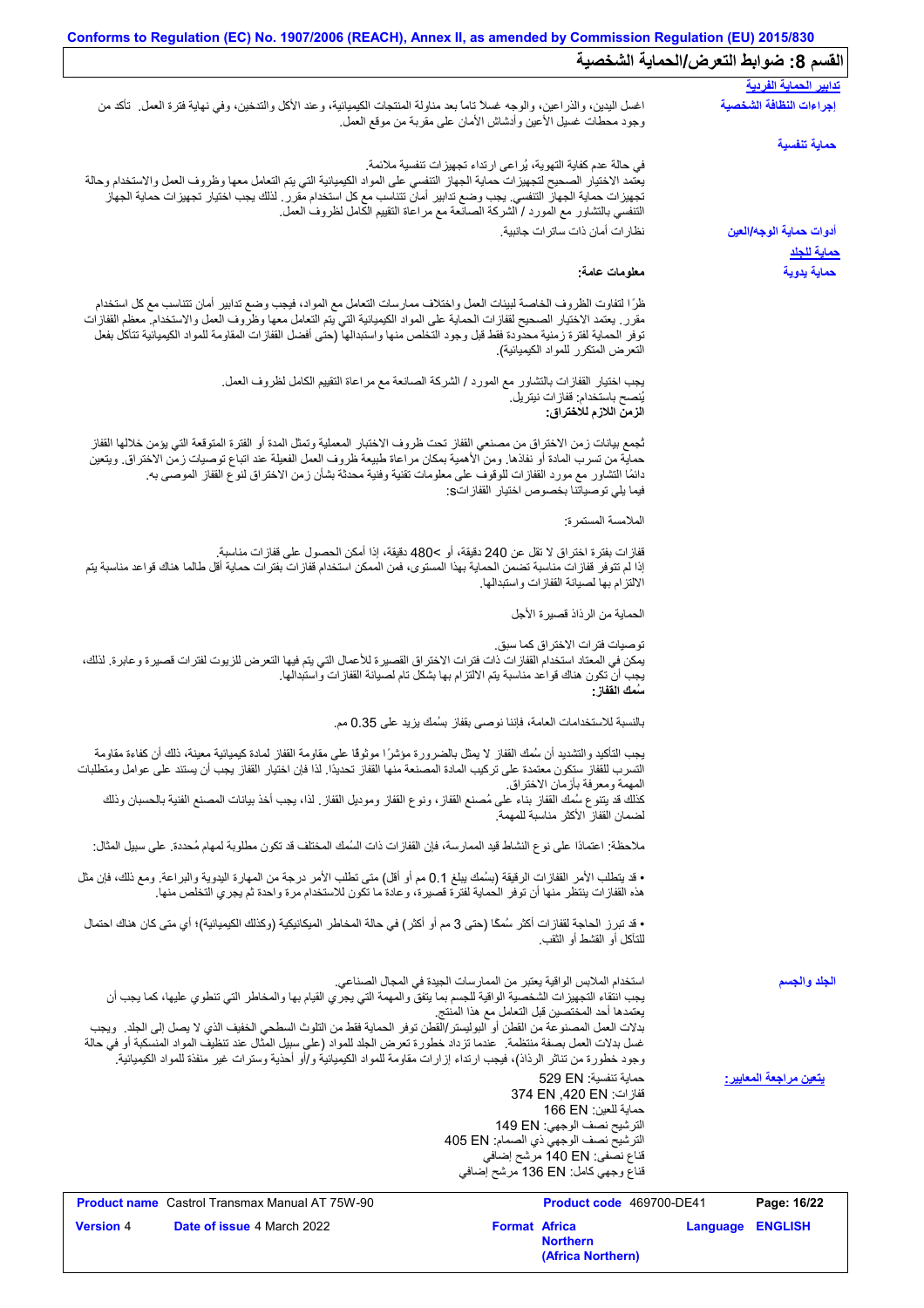## **Conforms to Regulation (EC) No. 1907/2006 (REACH), Annex II, as amended by Commission Regulation (EU) 2015/830** القسم 8: ضوابط التعرض/الحماية الشخصية

ننصح بفحص الإنبعاثات الصادرة من أجھزة العمل والتھویة، للتأكد من استیفائھا لمتطلبات قانون حمایة البیئة. في بعض الحالات، قد یكون من الضروري استخدام أجھزة غسل الدُّخان، أو المُرشِّحات أو إجراء تعدیلاتٍ ھندسیة للمُعِدَّات، كي یتسنى تقلیل الانبعاثات إلى مستویات مقبولة. مرشحات الجزئیات: EN 143 مرشحات الغاز/ المشتركة: EN 14387 **ضوابط التعرض البیئي**

# ال**قسم 9: الخصائص الفیزیائیة والكیمیائیة**

| 9.1 معلومات حول الخواص الكيميانية والفيزيانية الأساسية                |                                                            |
|-----------------------------------------------------------------------|------------------------------------------------------------|
| <u>المظهر</u>                                                         |                                                            |
| الحالة الفيز يائية                                                    | سائل.                                                      |
| اللون                                                                 | صفراء [فاتح]                                               |
| الرائحة                                                               | غير متوفرة.                                                |
| عتبة الرائحة                                                          | غير متوفرة.                                                |
| الأس الهيدروجيني pH                                                   | غير  قابل للتطبيق.                                         |
| نقطة الانصهار إنقطة التجمد                                            | غير متوفرة.                                                |
| نفطة الغليان الأوَّلية ونطاق الغليان                                  | غير متوفرة.                                                |
| نقطة الوميض                                                           | جهاز الكأس المفتوحة: 223°C (433.4 ف) [جهاز كليفلاند]       |
| معدل التبخر                                                           | غير متوفرة.                                                |
| القابلية للالتهاب (مادة صلبة، غاز)                                    | غير متوفرة.                                                |
| ا <b>لحدود العليا/الدنيا لقابلية الاشتعال أو الانفجار</b> غير متوفرة. |                                                            |
| الضغط البخاري                                                         | غير متوفرة.                                                |
| الكثافة البخارية                                                      | غير متوفرة.                                                |
| الكثافة النسببة                                                       | غير متوفرة.                                                |
| الكثافة                                                               | <1000 كجم/m3 (2°15) aic (g/cm3 1                           |
| الذوبانية (نيات)                                                      | غير ذؤوب في الماء.                                         |
| معامل تفريق الأوكتانول/الماء                                          | غير  قابل للتطبيق                                          |
| درجة حرارة الاشتعال الذاتى                                            | غير متوفرة.                                                |
| درجة حرارة الانحلال                                                   | غير متوفرة.                                                |
| اللزوجة                                                               | كينماتي: S <sup>2</sup> mm 96.5/ (96.5 سنتي ستوك) عند C°40 |
| الخواص الانفجارية                                                     | غير متوفرة.                                                |
| خواص مؤكسدة                                                           | غير متوفرة.                                                |
|                                                                       |                                                            |

#### **9.2 المعلومات الأخرى**

لیس ھناك مزید من المعلومات.

# **القسم :10 الثبات الكیمیائي والقابلیة للتفاعل**

| 10.1 التفاعلية                | لا تتاح بيانات اختبار أخرى معينة لهذا المنتج لرجع إلى الظروف التي يجب تجنبها والمواد غير المتوافقة لمزيد من المعلومات |
|-------------------------------|-----------------------------------------------------------------------------------------------------------------------|
| 10.2 الثبات الكيميائي         | المُنتَج ثابت                                                                                                         |
| 10.3 إمكانية التفاعلات الخطرة | لن تحدث تفاعلات خطرة في ظروف التخزين والاستخدام العادية.<br>لن تحدث بلمرة خطرة في ظروف التخزين والاستخدام العادية.    |
| 10.4 الظروف التي ينبغي تجنبها | يجب تجنب جميع مصادر الاشتعال الممكنة (شرر أو لهب).                                                                    |
| 10.5 المواد غير المتوافقة     | نتفاعل أو غير متطابقة مع المواد الذالية: مواد مؤكسدة.                                                                 |
| 10.6 نواتج الانحلال الخطرة    | في ظروف التخزين والاستخدام العادية، من غير المنتظر أن تتولَّد نواتج تحلَّل خطِرة.                                     |

| <b>Product name</b> Castrol Transmax Manual AT 75W-90 |                      | <b>Product code</b> 469700-DE41      | Page: 17/22             |
|-------------------------------------------------------|----------------------|--------------------------------------|-------------------------|
| <b>Date of issue 4 March 2022</b><br><b>Version 4</b> | <b>Format Africa</b> | <b>Northern</b><br>(Africa Northern) | <b>Language ENGLISH</b> |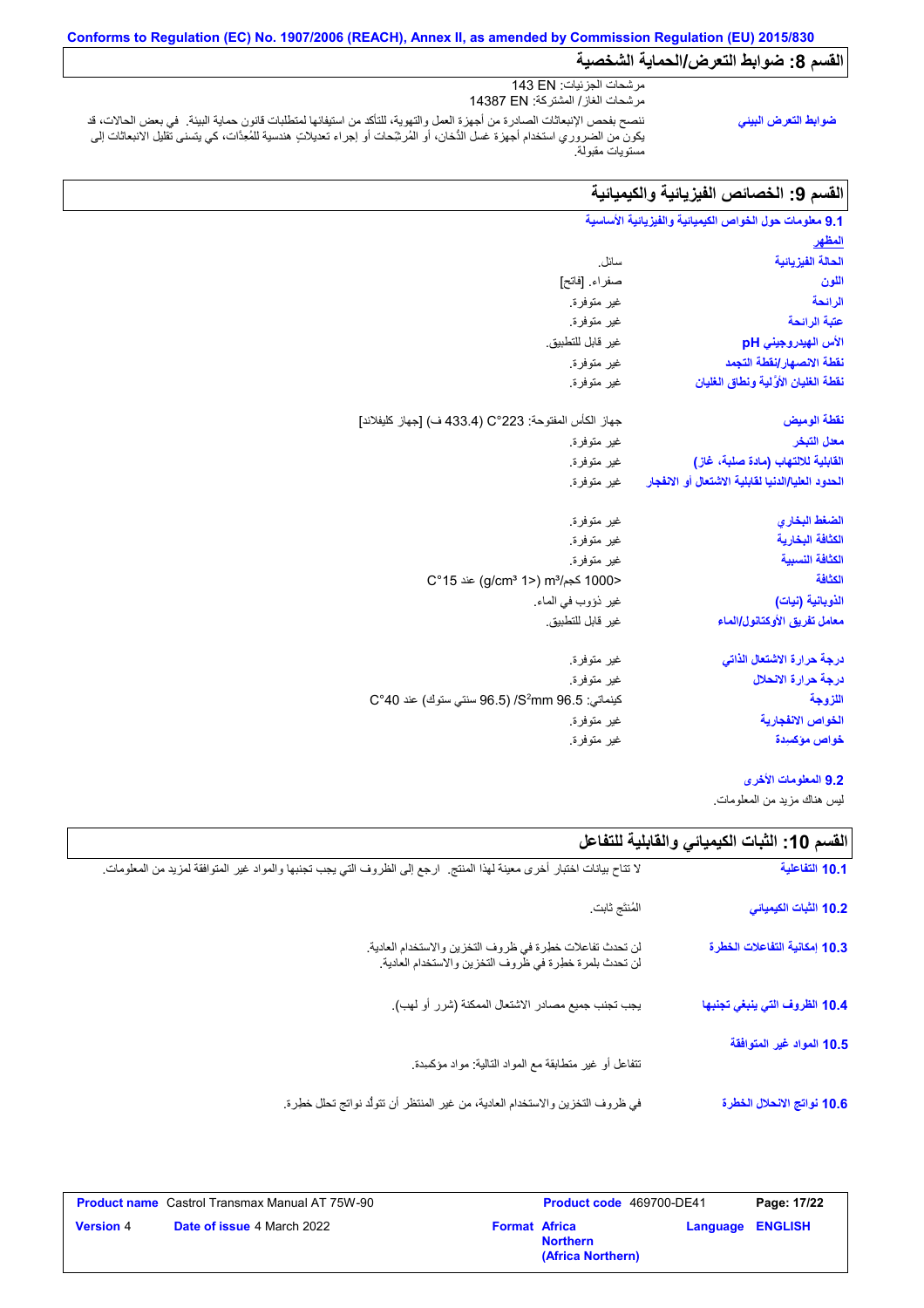# **القسم :11 المعلومات السمومیة**

## **11.1 معلومات حول الآثار السمیة**

|                                                                                                        | تقدير ات السمية الحادة |                     |                                            |                                     |                                                 |
|--------------------------------------------------------------------------------------------------------|------------------------|---------------------|--------------------------------------------|-------------------------------------|-------------------------------------------------|
| اسم المُكوّن/المنتَج                                                                                   | بالفم (مج ا<br>كجم)    | جلدي (مج ا<br>كجم)  | الاستنشاق<br>(الغازات) (جزء<br>من المليون) | الاستنشاق<br>(الأبخرة) (مج`<br>لتر) | الاستنشاق<br>(الأغيرة<br>والضباب) (مج<br>ا لتر) |
| Castrol Transmax Manual AT 75W-90<br>Amines, C12-14-tert-alkyl<br>2,2'-(octadec-9-enylimino)bisethanol | N/A<br>500<br>500      | 30303<br>300<br>N/A | N/A<br>N/A<br>N/A                          | 50.5<br>0.5<br>N/A                  | <b>N<sub>A</sub></b><br>N/A<br>N/A              |

سُبُل الدخول المُرتقَبَة: جلدي, استنشاق. **معلومات عن سُبُل التعرض المرجحة**

| <u>آثار صحبة حادة كامنة</u>                         |                                                                                                                                                   |
|-----------------------------------------------------|---------------------------------------------------------------------------------------------------------------------------------------------------|
| استنشاق                                             | استنشاق الأبخرة في الظروف المحيطة لا يمثل مشكلة في المعتاد، وذلك لانخفاض ضغط الأبخرة.                                                             |
| الابتلاع                                            | لا توجد تأثيرات شديدة أو مخاطر حرجة معروفة.                                                                                                       |
| ملامسة الجلد                                        | يزيل دهون الجلد. قد تسبب جفاف الجلد وتهيُّجه. منتج لا يمكن تصنيفه كمسبب في الحساسية. بناءً على البيانات المتاحة لهذه المادة أو<br>المواد المعنية. |
| ملامسة العين                                        | لا توجد تأثيرات شديدة أو مخاطر حرجة معروفة.                                                                                                       |
| أعراض متعلقة بالخواص السمية والكيميانية والفيزيانية |                                                                                                                                                   |
| استنشاق                                             | قد يؤدي إلى ضرر في حالة الاستنشاق في حالة التعرض للأبخرة أو الرذاذ أو العوادم الناتجة عن التحلل الحراري للمنتجات.                                 |
| الابتلاع                                            | ليست هناك بيانات معينة.                                                                                                                           |
| ملامسة الجلد                                        | الأعراض الضائرة قد تشمل ما يلي:<br>يهيج<br>التشقق                                                                                                 |
| ملامسة العين                                        | ليست هناك بيانات معينة                                                                                                                            |
|                                                     | التأثيرات المتأخرة والفورية وكذلك التأثيرات المزمنة نتيجة للتعرض القصير والطويل الأمد                                                             |
| استنشاق                                             | التعرض الزائد لاستنشاق الجزيئات المتطايرة في الهواء أو الإيروسولات قد يتسبب في تهيج الجهاز التنفسي.                                               |
| الابتلاع                                            | ابتلاع كميات كبيرة يمكن أن يؤدي إلى الغثيان والإسهال.                                                                                             |
| ملامسة الجلد                                        | الملامسة بشكل متكرر أو لفترات طويلة يمكن أن تتسبب في إزالة الدهون من الجلد وتتسبب في تهيجات وتشققات و/أو التهابات جلدية.                          |
| ملامسة العين                                        | هناك خطورة محتملة من حدوث لسعة عابرة أو احمر ار عابر في حالة حدوث ملامسة العين بشكل عرضي.                                                         |
| آثار صحية مزمنة كامنة                               |                                                                                                                                                   |
| علمة                                                | لا توجد تأثيرات شديدة أو مخاطر حرجة معروفة.                                                                                                       |
| السرطنة                                             | لا توجد تأثيرات شديدة أو مخاطر حرجة معروفة.                                                                                                       |
| التأثير على الجينات                                 | لا توجد تأثيرات شديدة أو مخاطر حرجة معروفة.                                                                                                       |
| التأثيرات النمائية                                  | لا توجد تأثيرات شديدة أو مخاطر حرجة معروفة.                                                                                                       |
| التأثيرات الخصوبية                                  | لا توجد تأثيرات شديدة أو مخاطر حرجة معروفة.                                                                                                       |

## **القسم :12 المعلومات الإیكولوجیة**

**12.1 السمیة الأخطار البیئیة**

**التحركیة**

ضار للحیاة المائیة مع تأثیرات طویلة الأمد.

**12.2 الثبات والتحلل** لا یُتوقع أن تكون قابلة للتحلل السریع.

**12.3 القدرة على التراكم الأحیائي**

لایُتوقع أن یتراكم ھذا المنتَج حیویاً في البیئة من خلال السلاسل الغذائیة.

**12.4 القابلیة على التحرك عبر التربة** غیر متوفرة. **مُعامل تقاسم التربة/الماء (Koc(**

المواد المنسكبة یمكن أن تتوغل في التربة وتتسبب في تلوث المیاه الجوفیة.

### **12.5 نتائج مأخوذة من تقییم الـ PBT) البقاء والسمیة والتراكم البیولوجي) والـ vPvB) البقاء الشدید والتراكم البیولوجي الشدید)**

المنتج لا يُلبي معايير ثبات المواد والتراكمية الأحيائية والسمية PBT أو معايير شدة الثبراكمية الأحيائية وفق لائحة المجلس الأوروبي رقم 1907/2006، الملحق XIII.

|                  | <b>Product name</b> Castrol Transmax Manual AT 75W-90 |                      | <b>Product code</b> 469700-DE41      |                  | Page: 18/22 |
|------------------|-------------------------------------------------------|----------------------|--------------------------------------|------------------|-------------|
| <b>Version 4</b> | <b>Date of issue 4 March 2022</b>                     | <b>Format Africa</b> | <b>Northern</b><br>(Africa Northern) | Language ENGLISH |             |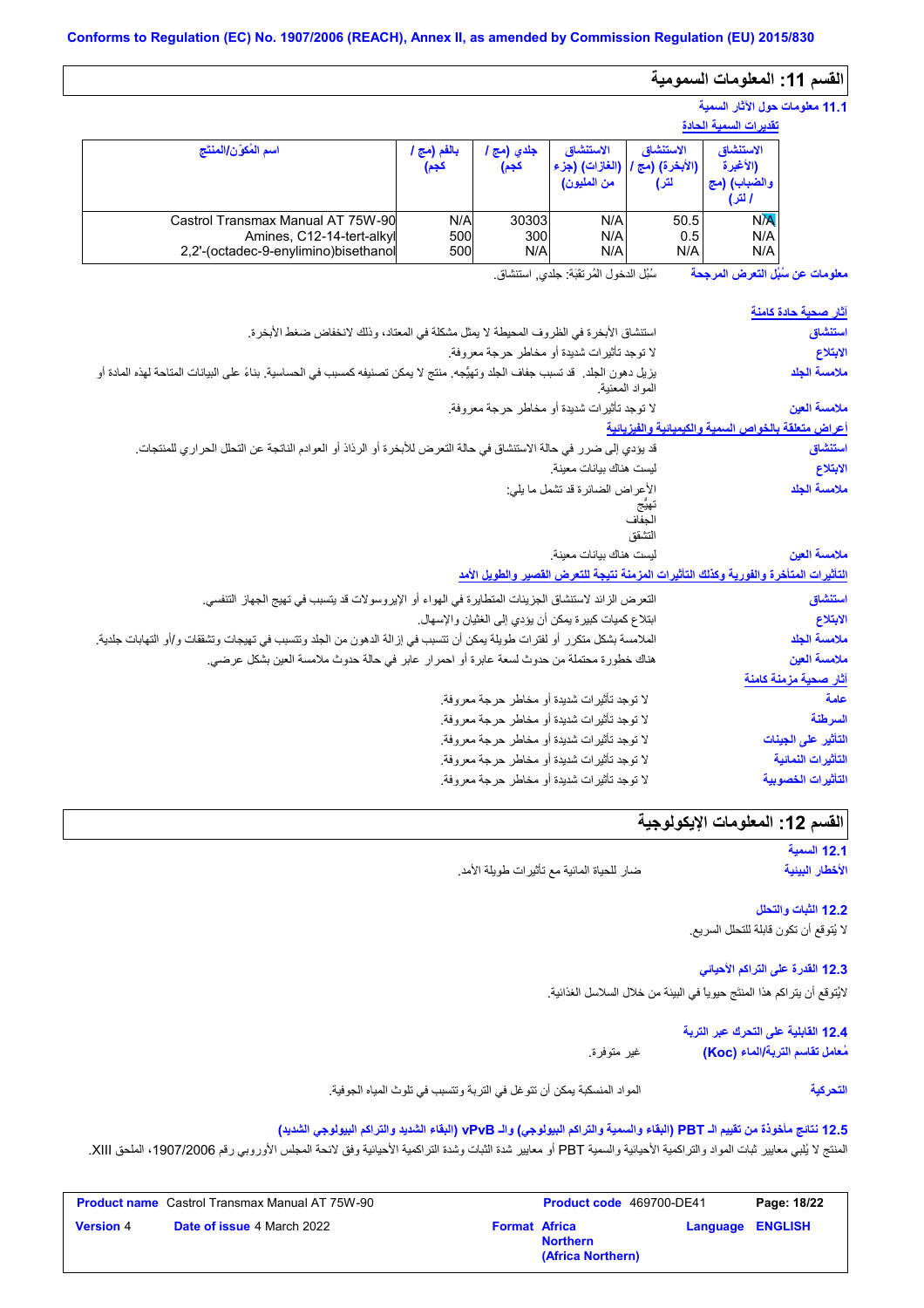# **Conforms to Regulation (EC) No. 1907/2006 (REACH), Annex II, as amended by Commission Regulation (EU) 2015/830 القسم :12 المعلومات الإیكولوجیة**

| <b>Product/ingredient name</b>                                                                                                                                                         | <b>PBT</b>                 | P         | в         |           | <b>vPvB</b> | vP  | νB  |
|----------------------------------------------------------------------------------------------------------------------------------------------------------------------------------------|----------------------------|-----------|-----------|-----------|-------------|-----|-----|
| $\sqrt{\mathcal{S}}$ -(tricyclo(5.2.1.02,6)deca-<br>3-en-8(or 9)-yl O-(isopropyl<br>or isobutyl or 2-ethylhexyl)<br>O-(isopropyl or isobutyl or<br>2-ethylhexyl)<br>phosphorodithioate | <b>SVHC</b><br>(Candidate) | Specified | Specified | Specified | N/A         | N/A | N/A |
| Amines, C12-14-tert-alkyl                                                                                                                                                              | No                         | N/A       | N/A       | No        | N/A         | N/A | N/A |
| $1.3.4$ -thiadiazole-2(3H)-<br>thione, 5-(tert-dodecyldithio)-                                                                                                                         | No                         | N/A       | N/A       | No        | N/A         | N/A | N/A |
| 2,2'-(octadec-9-enylimino)<br>bisethanol                                                                                                                                               | No                         | N/A       | N/A       | No        | N/A         | N/A | N/A |

## **12.6 التأثیرات الضارة الأخرى**

**معلومات بیئیة أخرى**

قد تتسبب السوائل المنسكبة في تكوین طبقة على أسطح الماء، وقد تتسبب في ضرر مادي للكائنات الحیة. وقد یتم إعاقة نقل الإكسجین أیضًا.

| القسم 13: الاعتبارات المتعلقة بتصريف المواد والتخلص منها                                                                                                                                                                                                                                                                                                                                                                                                          |                                       |
|-------------------------------------------------------------------------------------------------------------------------------------------------------------------------------------------------------------------------------------------------------------------------------------------------------------------------------------------------------------------------------------------------------------------------------------------------------------------|---------------------------------------|
|                                                                                                                                                                                                                                                                                                                                                                                                                                                                   | 13.1 طرق مُعالجة النفاية<br>للمَنتَج  |
| المنتج لإعادة تدوير م. يجب أن يتم التخلص من المواد بمعرفة شخص معتمد / جهة معتمدة للتخلص من النفايات<br>إذا أمكن، قم بتحضير<br>وفقًا للقواعد المحلية.                                                                                                                                                                                                                                                                                                              | طرق التخلص السليم من النفاية          |
| نعم.                                                                                                                                                                                                                                                                                                                                                                                                                                                              | نفاية خطِرة                           |
|                                                                                                                                                                                                                                                                                                                                                                                                                                                                   | <u>قائمة النفايات الأوروبية (EWC)</u> |
| تعيين النفاية                                                                                                                                                                                                                                                                                                                                                                                                                                                     | كود النفاية                           |
| زيوت تخليقية للتزليق وللمحركات والتروس                                                                                                                                                                                                                                                                                                                                                                                                                            | 13 02 06*                             |
| ومع ذلك فإن الخروج عن الاستخدام المعد والمقصود بداية و/أو وجود أي مواد ملوثة محتملة قد يتطلب من المستخدم النهائي وضع وتعيين كود بديل للتخلص من النفايات.                                                                                                                                                                                                                                                                                                          |                                       |
|                                                                                                                                                                                                                                                                                                                                                                                                                                                                   | التغليف                               |
| إذا أمكن، قم بتحضير المنتج لإعادة تدوير .  يجب أن يتم التخلص من المواد بمعرفة شخص معتمد / جهة معتمدة للتخلص من النفايات<br>وفقًا للقواعد المحلية                                                                                                                                                                                                                                                                                                                  | طرق التخلص السليم من النفاية          |
| لابد أن يجري التخلص من هذا المنتج وحاويته بطريقة آمنة.  ينبغي الحذر عند مناولة الحاويات المُغرَّ غة التي لم ثنظف ولم ثغسل.  قد<br>تظل بعض رواسب المنتج عالقة بالحاويات الفارغة أو فمصانها فتمثل الأوعية الفارغة أحد مخاطر الحريق ذلك أنها قد تحتوي بقايا<br>وأبخرة منتج قابل للاشتعال. لذا يُحظر لحام الأوعية الفارغة أو لحمها بالقصدير أو بالنحاس.   تجنب تتاثر المادة المنسكبة وجريانها<br>السطحي ووصولها إلى التربة و المجاري المائية والبالوعات ومجاري الصرف. | الاحتياطات الخاصة                     |
| اللجنة EU/2014/955<br>التوجيه EC/2008/98                                                                                                                                                                                                                                                                                                                                                                                                                          | المراجع                               |

|  | القسم 14: المعلومات المتعلقة بالنقل |  |
|--|-------------------------------------|--|
|  |                                     |  |

| <b>IATA</b>                  | <b>IMDG</b>              | <b>ADN</b>    | <b>ADR/RID</b> |                                               |
|------------------------------|--------------------------|---------------|----------------|-----------------------------------------------|
| غير مقننة.                   | غير مقننة.               | غير مقننة.    | اغير مقننة.    | 14.1 رفَّم الأمم المتحدة                      |
|                              |                          |               |                | 14.2 اسم الشحن الصحيح<br>الخاص بالأمم المتحدة |
| $\overline{\phantom{0}}$     | $\blacksquare$           |               |                | 14.3 فَنَةَ/فَنات مخاطر<br>النقل              |
| $\qquad \qquad \blacksquare$ | $\overline{\phantom{a}}$ | ۰             |                | 14.4 مجموعة التعبنة                           |
| $\lambda$                    | . Y                      | $\mathcal{A}$ | $\mathcal{N}$  | 14.5 الأخطار البينية                          |
|                              |                          |               |                | معلومات إضافية                                |

**14.6 احتیاطات خاصة للمُستخدم**

غیر متوفرة.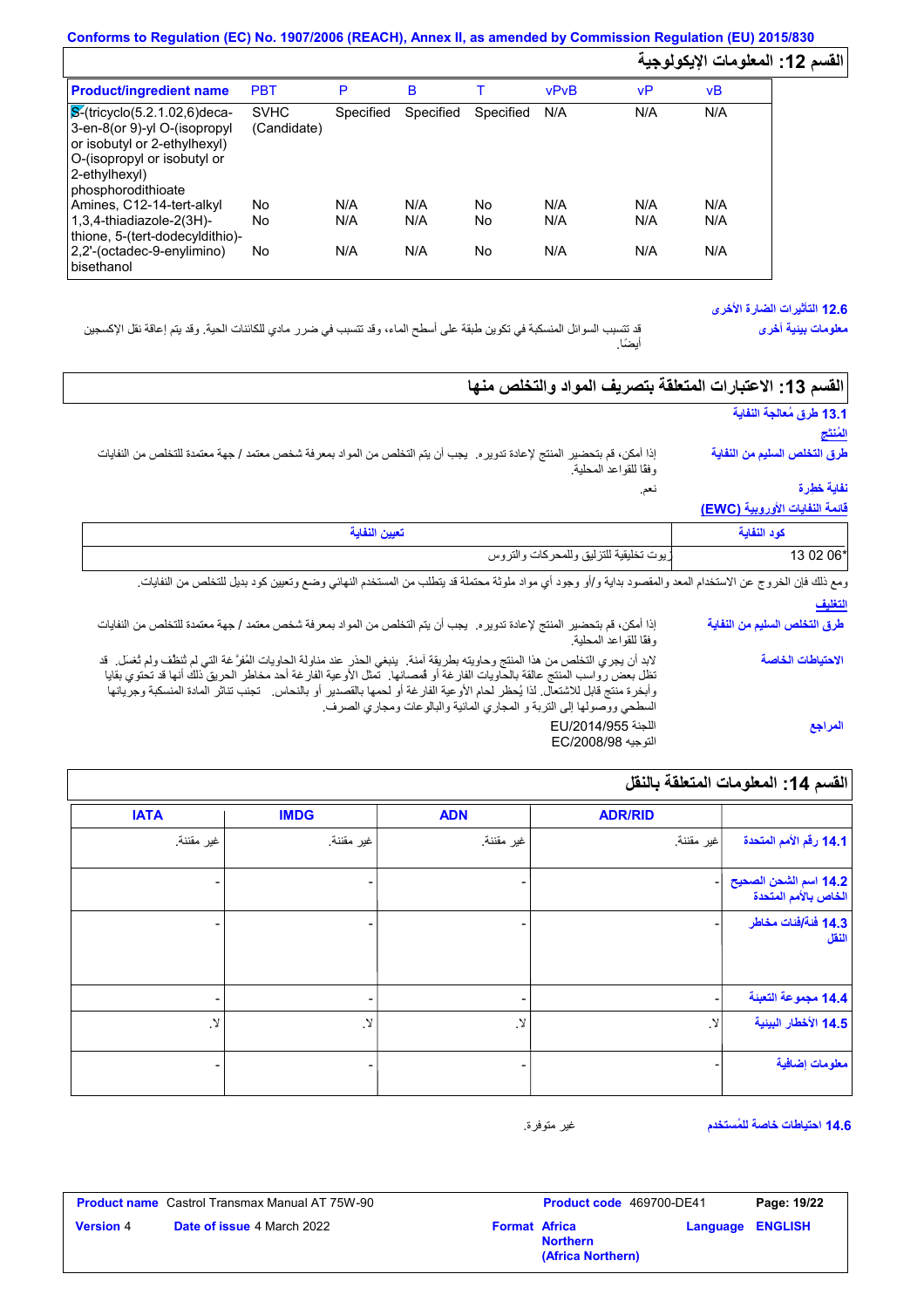**14.7 النقل سائباً بحسب اتفاقیات المنظمة** غیر متوفرة. **البحریة الدولیة (IMO(**

## **القسم :15 المعلومات التنظیمیة**

**15.1 تشریع/لوائح السلامة والصحة والبیئة الخاصة بالمادة أو الخلیط تنظیم (المجلس الأوروبي) رقم 1907/2006 (تسجیل الكیماویات وتقییمھا وترخیصھا REACH(**

**المُلحق الرابع عشر؛ قائمة المواد الخاضعة للترخیص مواد مُقلقة للغایة** لم یُدرج أيٌ من المكونات. **المُلحق الرابع عشر**

## **PBT**

| ارقم مر <b>جع</b> ی | الوضعية | اسم المكوان                                                                                                                |
|---------------------|---------|----------------------------------------------------------------------------------------------------------------------------|
| D(2021)10043-DC     | مرشح    | S-(tricyclo(5.2.1.02,6)deca-3-en-8(or 9)-yl O-(isopropyl $\alpha$<br>isobutyl or 2-ethylhexyl) O-(isopropyl or isobutyl or |
|                     |         | 2-ethylhexyl) phosphorodithioate                                                                                           |

**لوائح أخرى** تقوم الشركة، كما ھو موضح في القسم ،1 ببیع ھذا المنتَج في الاتحاد الأوروبي وفقًا لمتطلبات ھیئة REACH الحالیة. كافة المُكوِّنات مُدرجة بالقائمة أو مُستثناة منھا. كافة المُكوِّنات مُدرجة بالقائمة أو مُستثناة منھا. كافة المُكوِّنات مُدرجة بالقائمة أو مُستثناة منھا. مُكوِّن واحد على الأقل غیر مُدرَ ج. لم تُحدَّد. كافة المُكوِّنات مُدرجة بالقائمة أو مُستثناة منھا. كافة المُكوِّنات مُدرجة بالقائمة أو مُستثناة منھا. كافة المُكوِّنات مُدرجة بالقائمة أو مُستثناة منھا. قائمة الفلبين (<br>مغزون تايوان<br>معراد مستن<mark>فدة</mark><br>لم تر د بالقائمة.<br>لم تر د بالقائمة. **الوضع وفق REACH) النظام المتعلق بتسجیل وتقییم وترخیص المواد الكیماویة) قائمة الولایات المتحدة (TSCA b8( مخزون أسترالیا (AICS( قائمة كندا قائمة الصین (IECSC( قائمة الیابان (CSCL( قائمة كوریا (KECI( قائمة الفلبین (PICCS( مخزون تایوان من المواد الكیمیائیة (TCSI)**

**مواد مستنفدة للأوزون (/1005/2009EU(** رِ د د بالقائمة.<br>الم ترِ د بالقائمة.<br>الم ترِ د بالقائمة.<br>الم تر د بالقائمة.<br>الم تر د بالقائمة.

#### **الموافقة المسبقة عن علم (PIC) (/649/2012EU(**

#### **توجیھ سیفیسو**

ھذا المنتج لا یحكمھ التوجیھ سیفیسو.

**اللوائح الوطنیة فرنسا**

**15.2 تقییم مأمونیة الكیماویات**

تم إجراء تقییم سلامة كیمیائیة لواحدة أو أكثر من مواد ھذا المزیج. لم یتم إجراء تقییم سلامة كیمیائیة لھذا المزیج نفسھ.

|                                                                                               |                      |                                                                 |          | القسم 16: المعلومات الأخرى |
|-----------------------------------------------------------------------------------------------|----------------------|-----------------------------------------------------------------|----------|----------------------------|
| الـ ADN = اللوائح الأوروبية الخاصة بالنقل الدولي للبضائع الخطيرة عبر المجاري المائية الداخلية |                      |                                                                 |          | الاختصار ات                |
| الـ ADR = الاتفاقية الأو ر و بية المتعلقة بنقل البضائع الخطير ة الدولي بر ا                   |                      |                                                                 |          |                            |
|                                                                                               |                      | ATE = تقدبر   السمبة الحادة                                     |          |                            |
|                                                                                               |                      | الـ BCF = مُعامل النركز الحيوى                                  |          |                            |
|                                                                                               |                      | CAS = خدمة الملخصات الكيميائية                                  |          |                            |
| CLP = تنظيم التصنيف والتوسيم والتعبئة [لائحة (EC) رقم 1272/2008]                              |                      |                                                                 |          |                            |
|                                                                                               |                      | الـ CSA = تقييم السلامة الكيماو ية                              |          |                            |
|                                                                                               |                      | الـ CSR = تقرير السلامة الكيماوية                               |          |                            |
|                                                                                               |                      | الـ DMEL = مستوى التأثير  الأدنى المُشتَق                       |          |                            |
|                                                                                               |                      | الـ DNEL = مستوى عدم التأثير  المُشتق                           |          |                            |
|                                                                                               |                      | EINECS = القائمة الأور وبية للمواد الكيميائية المتوفر ة تجار با |          |                            |
|                                                                                               |                      | ES = سبنار بو التعرض                                            |          |                            |
| بيان EUH = بيان الأخطار الخاصة بتنظيم التصنيف والتوسيم والتعبئة                               |                      | EWC = فهرس النفاية الأور ويبة                                   |          |                            |
|                                                                                               |                      | GHS = النظام المتوافق عالمياً لتصنيف وتوسيم المواد الكيميائية   |          |                            |
|                                                                                               |                      | الـ JATA = ر ابطة النقل الجو ي الدو لي                          |          |                            |
|                                                                                               |                      |                                                                 |          |                            |
| <b>Product name</b> Castrol Transmax Manual AT 75W-90                                         |                      | Product code 469700-DE41                                        |          | Page: 20/22                |
| <b>Version 4</b><br><b>Date of issue 4 March 2022</b>                                         | <b>Format Africa</b> |                                                                 | Language | <b>ENGLISH</b>             |
|                                                                                               |                      | <b>Northern</b>                                                 |          |                            |
|                                                                                               |                      | (Africa Northern)                                               |          |                            |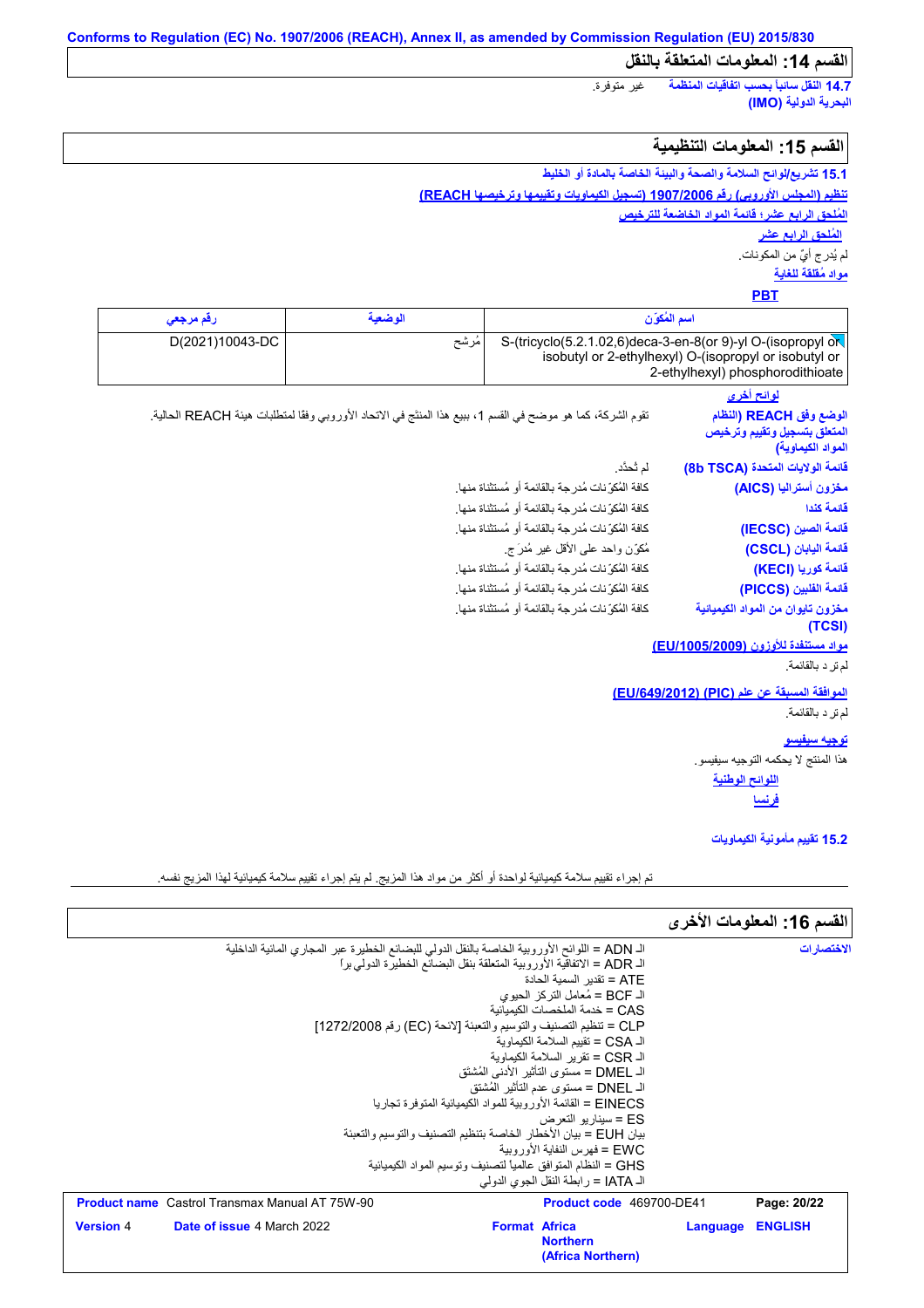# القسم 16: المعلومات الأخر*ى*

| اك IBC = حاوية سوائب وسيطة                                                                                          |  |
|---------------------------------------------------------------------------------------------------------------------|--|
| الـ IMDG! = البحرية الدولية للبضائع الخطرة                                                                          |  |
| LoqPow = لو غاريتم معامل تجزئة الأوكتانول/الماء                                                                     |  |
| الـ MARPOL = المُعاهدة الدولية لمنع التلوث الناجم عن السفن، 1973 المُعدَّلة بموجب بروتوكول 1978. ("ماربول" = التلوث |  |
| البحر ي)                                                                                                            |  |
| OECD = منظمة التعاون الأقتصادي والتنمية                                                                             |  |
| PBT = باقية وسامة ومتر اكمة بيولوجيا                                                                                |  |
| الـ PNEC = تركُّز عدم التأثير المُتوقَّع                                                                            |  |
| REACH = التنظيم المتعلق بتسجيل وتقييم وترخيص المواد الكيماوية [نظام (المفوضية الأوروبية) رقم 1907/2006]             |  |
| RID = التنظيمات الدولية لحمل البضائع الخطرة عبر السكك الحديدية                                                      |  |
| RRN = رقم التسجيل في التنظيم المتعلق بتسجيل وتقييم وترخيص المواد الكيماوية (REACH)                                  |  |
| SADT = در جة حر ار ة التحلل المتسار ع ذاتيًّا                                                                       |  |
| SVHC = مو اد مثير ة لقلق شديد                                                                                       |  |
| STOT-RE = السمية الموجهة إلى عضو مستهدف- عند تكر ار  التعر ض                                                        |  |
| STOT-SE = السمية الموجهة إلى عضو مستهدف - عند التعرض لمرة واحدة                                                     |  |
| TWA = المتوسط الزمني المرجح                                                                                         |  |
| UN = الأمم المتحدة                                                                                                  |  |
| UVCB = مادة هبثرُ وكَرُ نُونية مركبة                                                                                |  |
| الـ VOC = مُركب عضوى مُتطاير                                                                                        |  |
| vPvB = شديد البقاء وشديد التراكم البيولوجي                                                                          |  |
| متنوع = قد يحتوي على واحد أو أكثر من المكونات التالية 64741-847 / 64741-89-706-01-01-01, 5-84741 / 64741-647 /      |  |
| /64741-95-3 01-2119487081-40 RRN / 64741-95-3 01-2119487067-30 RRN                                                  |  |
| / 64742-44-5 .01-2119488707-21 RRN / 64742-01-4 .01-2119483621-38 RRN                                               |  |
| / 64742-53-6 .01-2119467170-45 RRN / 64742-52-5 .64742-45-6 .01-2119985177-24 RRN                                   |  |
| / 64742-55-8, 01-2119484627-25 RRN / 64742-54-7, 01-2119480375-34 RRN                                               |  |
| / 64742-57-0.01-2119480132-48 RRN / 64742-56-9.01-2119487077-29 RRN                                                 |  |
| .64742-63-8 .01-2119480472-38 RRN / 64742-62-7 .64742-58-1 .01-2119489287-22 RRN                                    |  |
| / 72623-85-9 .01-2119487080-42 RRN / 64742-70-7 .01-2119471299-27 RRN / 64742-65-0                                  |  |
| / 72623-87-1 .01-2119474878-16 RRN / 72623-86-0 .01-2119555262-43 RRN                                               |  |
| 01-2119474889-13 RRN                                                                                                |  |
|                                                                                                                     |  |

**الإجراء المُستخدم لاشتقاق التصنیف بحسب تنظیم (المفوضیة الأوروبیة) رقم 1272/2008 [النظام المتوائم عالمیاً (GHS(/التصنیف والوسم والتعبئة (CLP[(**

|                                    | التصنيف                                            | التبرير     |                   |
|------------------------------------|----------------------------------------------------|-------------|-------------------|
| Aquatic Chronic 3, H4 12           |                                                    | تقديرٌ خبير |                   |
| نص بيانات الأخطار المُختصرة كاملاً | <mark>بغ</mark> مار عند الابتلاع.                  |             | H302              |
|                                    | سمى إذا تلامس مع الجلد.                            |             | H311              |
|                                    | يسبب حروقا جلدية شديدة وتلفا للعين                 |             | H314              |
|                                    | قد يسبب تفاعلاً للحساسية في الجلد.                 |             | H317              |
|                                    | بسبب تلفأ شدبدأ للعبن                              |             | H318              |
|                                    | ممبت اذا استنشق                                    |             | H330              |
|                                    | يشتبه بأنه يتلف الخصوبة أو الجنين                  |             | H361              |
|                                    | سمى جدأ للحياة المائية                             |             | H400              |
|                                    | سميٍّ جداً للحياة المائية مع تأثير ات طويلة الأمد. |             | H410              |
|                                    | ضار للحياة المائية مع تأثيرات طويلة الأمد.         |             | H412              |
| نص التصنيفات كاملأ [التصنيف والوسم | بِبِهْية حادة - الفئة 2                            |             | Acute Tox. 2      |
| والتعبنة (CLP)/ النظام المتوائم    | سمية حادة - الفئة 3                                |             | Acute Tox. 3      |
| عالمياً (GHS)]                     | سمبة حادة - الفئة 4                                |             | Acute Tox. 4      |
|                                    | الخطورة البيئية المائية (الحادة) - الفئة 1         |             | Aquatic Acute 1   |
|                                    | الخطورة البيئية المائية (طويلة الأمد) - الفئة 1    |             | Aquatic Chronic 1 |
|                                    | الخطورة البيئية المائية (طويلة الأمد) - الفئة 3    |             | Aquatic Chronic 3 |
|                                    | تلف العين الشديد/تهيّج العين - الفئة 1             |             | Eye Dam. 1        |
|                                    | السمّية التناسلية - الفئة 2                        |             | Repr. 2           |
|                                    | تأكل/تهيج الجلد - الفئة 1 باء                      |             | Skin Corr. 1B     |
|                                    | التحسس الجلدي - الفئة 1 ألف                        |             | Skin Sens, 1A     |
|                                    | التحسس الجلدي - الفئة 1 باء                        |             | Skin Sens, 1B     |
| <u>السير ة</u>                     |                                                    |             |                   |
| تاريخ الإصدار / تاريخ المراجعة     | 04/03/2022.                                        |             |                   |
| تاريخ الإصدار السابق               |                                                    |             |                   |
| من إعداد                           | <b>Product Stewardship</b>                         |             |                   |
| $\overline{\phantom{a}}$           |                                                    |             |                   |

**ملاحظة للقاريء الكریم تشیر إلى معلومات تم تغییرھا مقارنةً بالنسخة التي سبق إصدارھا.**